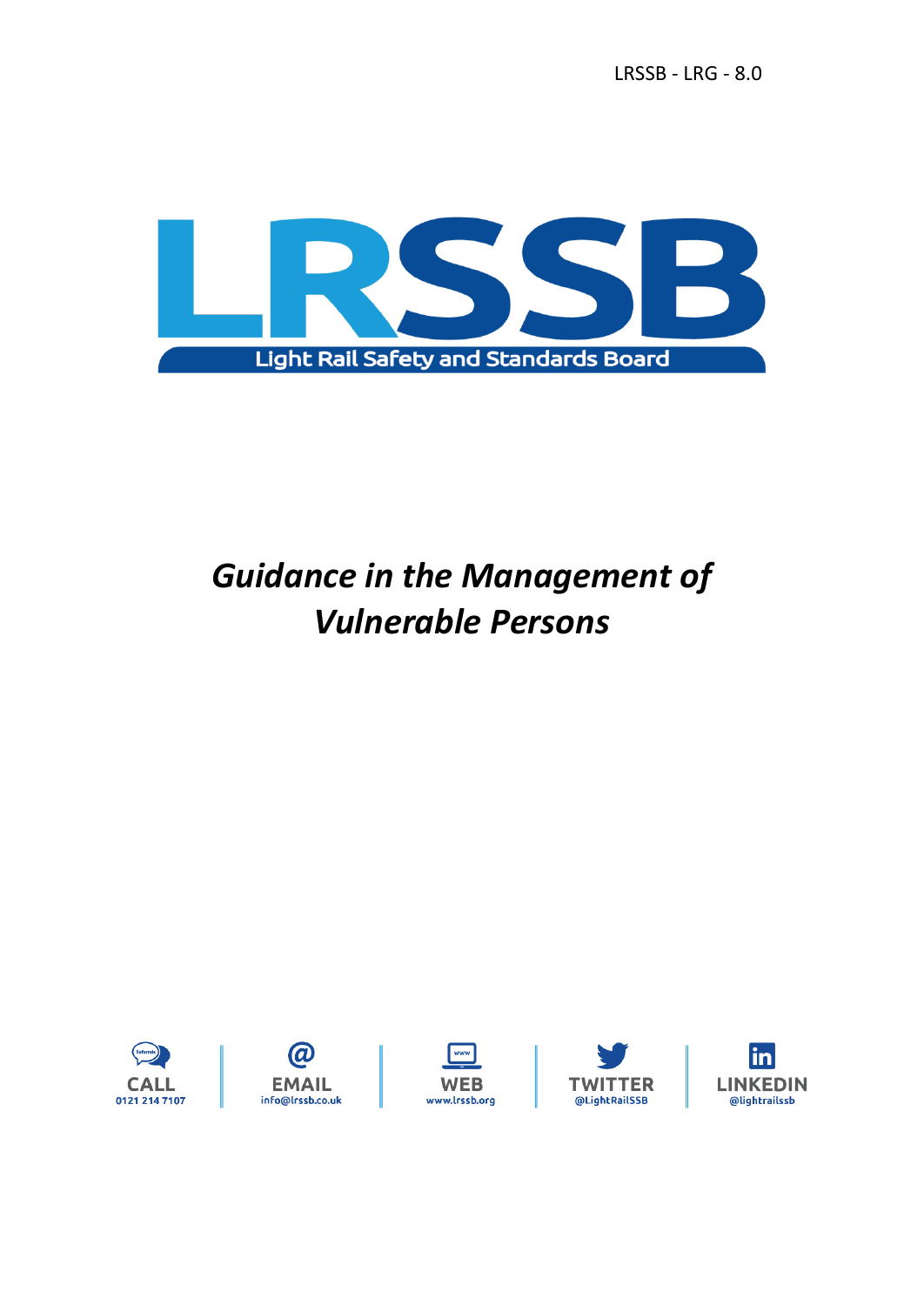

 $\mathbf{r}$ 

| TITLE:                                                                       |                  | <b>GUIDANCE IN THE MANAGEMENT OF VULNERABLE PERSONS</b> |                 |                     |                |                                                                                                                                                                       |                                                                                                                                                                                                                                                                                                             |
|------------------------------------------------------------------------------|------------------|---------------------------------------------------------|-----------------|---------------------|----------------|-----------------------------------------------------------------------------------------------------------------------------------------------------------------------|-------------------------------------------------------------------------------------------------------------------------------------------------------------------------------------------------------------------------------------------------------------------------------------------------------------|
| <b>REF:</b>                                                                  |                  | <b>LRG 8.0</b>                                          |                 |                     | <b>STATUS:</b> | <b>FINAL</b>                                                                                                                                                          |                                                                                                                                                                                                                                                                                                             |
| <b>ISSUE:</b>                                                                | 01               | 00<br><b>REVISION:</b>                                  |                 |                     | <b>DATE:</b>   | 08/02/2022                                                                                                                                                            |                                                                                                                                                                                                                                                                                                             |
| DEPT:                                                                        |                  | <b>LRSSB Safety Assurance</b>                           |                 |                     |                | <b>REVIEW DUE:</b>                                                                                                                                                    | 08/02/2023                                                                                                                                                                                                                                                                                                  |
| <b>DOCUMENT OWNER:</b>                                                       |                  |                                                         |                 |                     |                | <b>DISTRIBUTION:</b>                                                                                                                                                  |                                                                                                                                                                                                                                                                                                             |
| <b>LRSSB</b>                                                                 |                  |                                                         |                 |                     |                | ALL UK TRAMWAYS                                                                                                                                                       |                                                                                                                                                                                                                                                                                                             |
| <b>DESCRIPTION:</b>                                                          |                  |                                                         |                 |                     |                |                                                                                                                                                                       |                                                                                                                                                                                                                                                                                                             |
|                                                                              |                  |                                                         |                 |                     |                |                                                                                                                                                                       | THIS DOCUMENT PROVIDES GUIDANCE ON THE OPERATIONAL MANAGEMENT OF VULNERABLE PERSONS                                                                                                                                                                                                                         |
| <b>PREPARED BY:</b>                                                          |                  |                                                         |                 | <b>REVIEWED BY:</b> |                |                                                                                                                                                                       | <b>AUTHORISED BY:</b>                                                                                                                                                                                                                                                                                       |
| Natasha Perry                                                                |                  |                                                         |                 | Craig O'Brien       |                |                                                                                                                                                                       | Carl Williams                                                                                                                                                                                                                                                                                               |
| S and L Roberts (Railway Consulting) Ltd                                     |                  |                                                         | LRSSB           |                     |                |                                                                                                                                                                       | <b>Chief Executive Officer LRSSB</b>                                                                                                                                                                                                                                                                        |
| <b>SOURCE / RELATED DOCUMENTS:</b>                                           |                  |                                                         |                 |                     |                |                                                                                                                                                                       |                                                                                                                                                                                                                                                                                                             |
| LRG 1.0 Tramway Principles and Guidance (TPG) (LRSSB)<br>Also see Appendix 1 |                  |                                                         |                 |                     |                |                                                                                                                                                                       |                                                                                                                                                                                                                                                                                                             |
| <b>RELATED TRAINING COURSES:</b>                                             |                  |                                                         |                 |                     |                | <b>RELATED LEGISLATION:</b>                                                                                                                                           |                                                                                                                                                                                                                                                                                                             |
| See Appendix 2                                                               |                  |                                                         |                 |                     |                | Regulations 2006 (ROGS)<br>Mental Health Act 1983<br>The Care Act 2014<br>Equality Act 2010<br>The Human Rights Act (1998)<br>(May 2011)<br>Regulations (RIDDOR) 2013 | Health & Safety at Work Act 1974<br>Railways and Other Guided Transport Systems (Safety)<br><b>General Data Protection Regulation (GDPR)</b><br>The Information Commissioners Data Sharing Code of Practice<br>Freedom of Information Act 2000<br>Reporting of Injuries, Diseases and Dangerous Occurrences |
| <b>CHANGE NOTES:</b><br><b>Details of Revision</b>                           |                  |                                                         |                 |                     |                |                                                                                                                                                                       |                                                                                                                                                                                                                                                                                                             |
| Date of<br><b>Issue</b>                                                      | <b>Issue No.</b> | <b>Revision</b><br>No.                                  | <b>Reviewer</b> |                     |                |                                                                                                                                                                       |                                                                                                                                                                                                                                                                                                             |
|                                                                              |                  |                                                         |                 |                     |                |                                                                                                                                                                       |                                                                                                                                                                                                                                                                                                             |
|                                                                              |                  |                                                         |                 |                     |                |                                                                                                                                                                       |                                                                                                                                                                                                                                                                                                             |
|                                                                              |                  |                                                         |                 |                     |                |                                                                                                                                                                       |                                                                                                                                                                                                                                                                                                             |
|                                                                              |                  |                                                         |                 |                     |                |                                                                                                                                                                       |                                                                                                                                                                                                                                                                                                             |
|                                                                              |                  |                                                         |                 |                     |                |                                                                                                                                                                       |                                                                                                                                                                                                                                                                                                             |
| UNCONTROLLED WHEN PRINTED                                                    |                  |                                                         |                 |                     |                |                                                                                                                                                                       |                                                                                                                                                                                                                                                                                                             |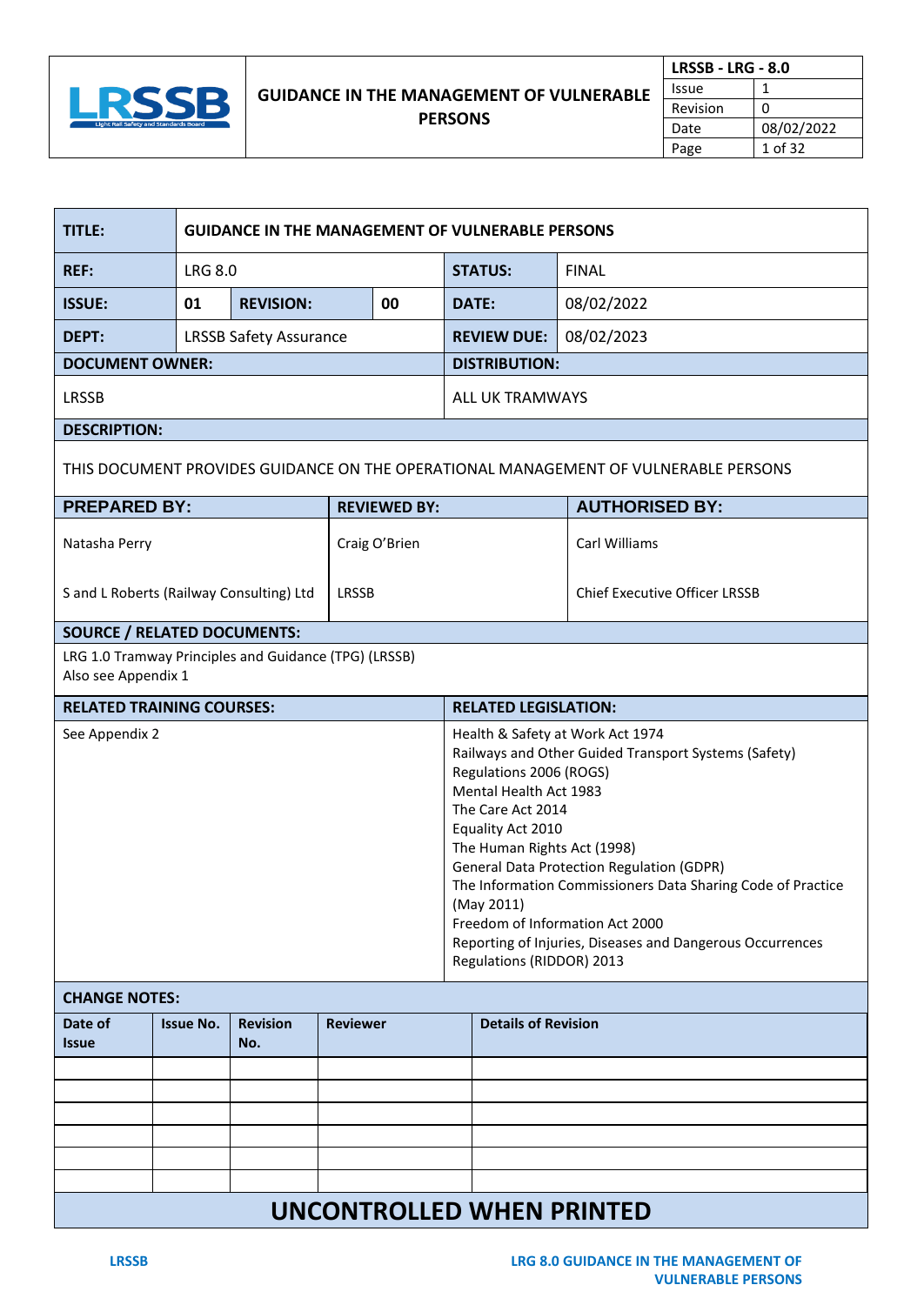

# **LRSSB**

# **DOCUMENT CODE: LRG 8.0**

# **GUIDANCE IN THE MANAGEMENT OF VULNERABLE PERSONS**

# **CONTENTS**

| 1.  | <b>Introduction</b>                                          |
|-----|--------------------------------------------------------------|
| 2.  | Scope                                                        |
| З.  | Policy and Procedures: Implementing, Reviewing and Improving |
| 4.  | <b>Identifying Vulnerable Persons</b>                        |
| 5.  | <b>Communicating With Vulnerable Persons</b>                 |
| 6.  | <b>Strategies For Dealing With Vulnerable Persons</b>        |
| 7.  | <b>Supporting Vulnerable Persons In An Emergency</b>         |
| 8.  | <b>Suicide Prevention</b>                                    |
| 9.  | <b>Multi-Agency Working</b>                                  |
| 10. | <b>Information Sharing</b>                                   |
| 11. | <b>Incidents Involving Vulnerable Persons</b>                |

**12. Collaborative Working Among Light Rail Operators**

# **Appendices**

|                   | Appendix 1 Source / Related Documents |
|-------------------|---------------------------------------|
| <b>Appendix 2</b> | <b>Related Training Courses</b>       |

#### **Tables**

| Table A | <b>Terms</b>         |
|---------|----------------------|
| Table B | <b>Abbreviations</b> |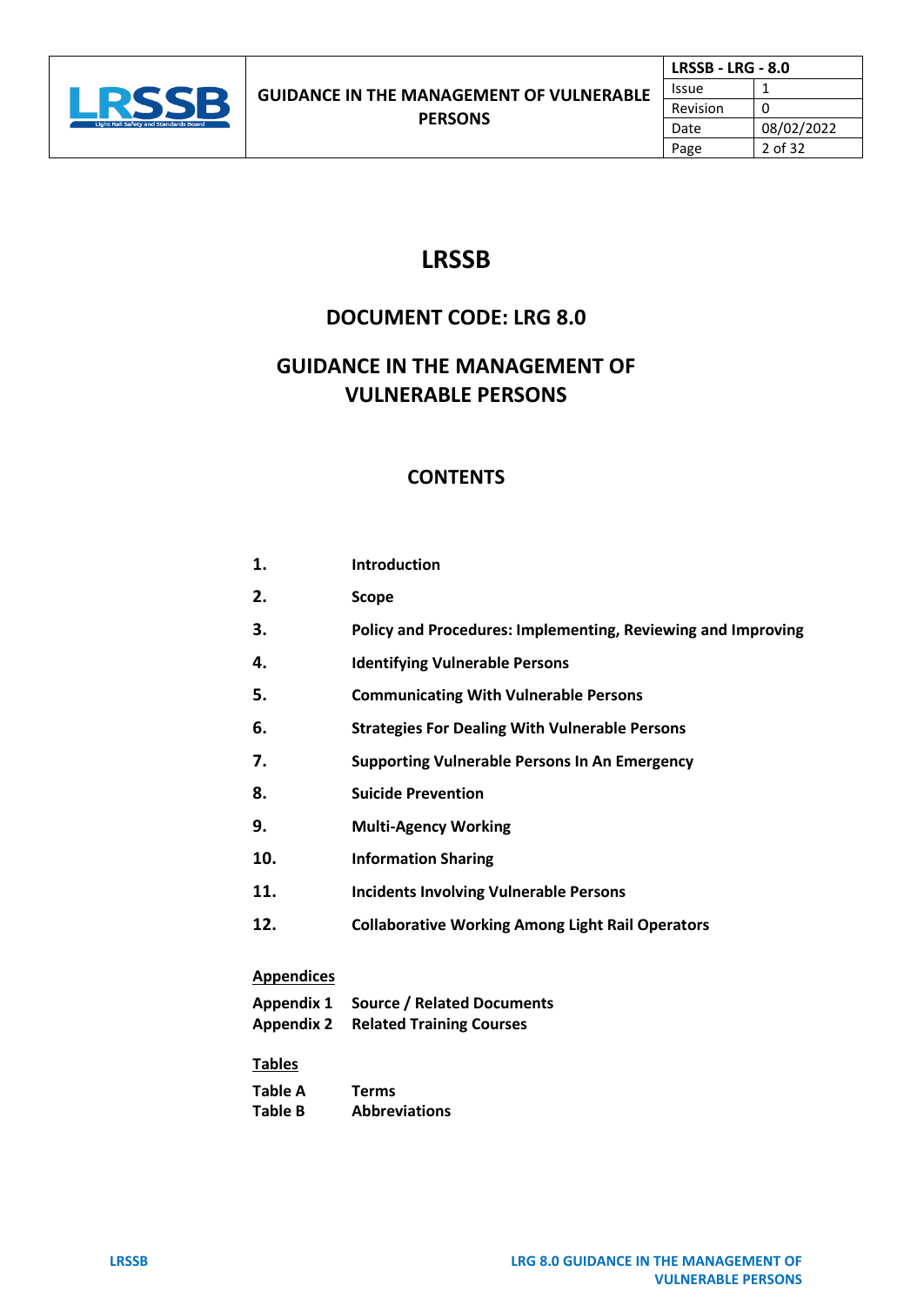

| <b>LRSSB - LRG - 8.0</b> |            |  |
|--------------------------|------------|--|
| Issue                    |            |  |
| Revision                 |            |  |
| Date                     | 08/02/2022 |  |
| Page                     | 3 of 32    |  |

# **TERMS AND ABBREVIATIONS**

# **Table A – Terms**

| <b>Term</b>              | <b>Definition</b>                                                                                                                                                                                                                                                                                                         |
|--------------------------|---------------------------------------------------------------------------------------------------------------------------------------------------------------------------------------------------------------------------------------------------------------------------------------------------------------------------|
| Safeguarding             | As a structured means of protecting vulnerable person(s).                                                                                                                                                                                                                                                                 |
| <b>Vulnerable Person</b> | A person aged 18 years or over who is, or may be, in need of<br>community care services by reason of mental or other disability, age<br>or illness, and who is or may be unable to take care of him or herself,<br>or unable to protect him or herself against significant harm or<br>exploitation. (Department of Heath) |

# **Table B – Abbreviations**

| <b>Term</b>   | <b>Definition</b>                                                        |
|---------------|--------------------------------------------------------------------------|
| <b>ATOC</b>   | <b>Association of Train Operating Companies</b>                          |
| <b>BTP</b>    | <b>British Transport Police</b>                                          |
| <b>DfT</b>    | <b>Department for Transport</b>                                          |
| <b>GDPR</b>   | <b>General Data Protection Regulation</b>                                |
| <b>LRSSB</b>  | Light Rail Safety and Standards Board                                    |
| <b>MASH</b>   | Multi-Agency Safeguarding Hub                                            |
| <b>ORR</b>    | Office of Rail and Road                                                  |
| <b>RIDDOR</b> | Reporting of Injuries, Diseases and Dangerous Occurrences<br>Regulations |
| <b>RISSG</b>  | Rail Industry Suicide Stakeholder Group                                  |
| <b>RSSB</b>   | Rail Safety and Standards Board                                          |
| <b>SPAP</b>   | <b>Suicide Prevention Action Plan</b>                                    |
| <b>SPC</b>    | <b>Suicide Prevention Champion</b>                                       |
| <b>SPDHG</b>  | <b>Suicide Prevention Duty Holders Group</b>                             |
| <b>SPPC</b>   | Suicide Prevention Plan Coordinator                                      |
| <b>SPSG</b>   | <b>Suicide Prevention Steering Group</b>                                 |
| <b>TAIR</b>   | Tram Accident and Incident Reporting database                            |
| <b>TOC</b>    | <b>Train Operating Company</b>                                           |
| UK            | United Kingdom                                                           |
| <b>VPWG</b>   | <b>Vulnerable Persons Working Group</b>                                  |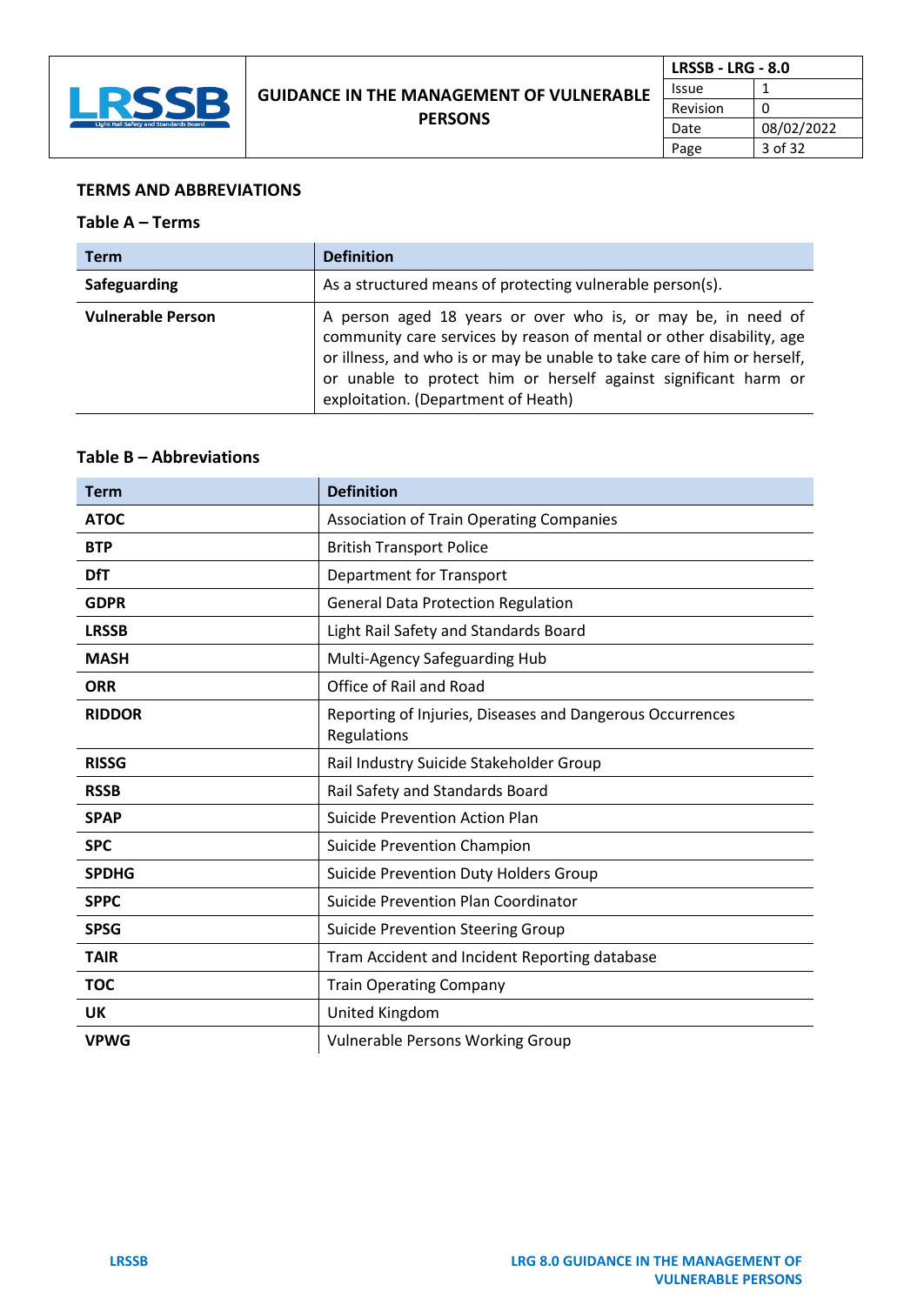

# **1. Introduction**

- 1.1. This guidance supports the high level principles set out in LRG 1.0 Tramway Principles and Guidance (TPG) published by the Light Rail Safety and Standards Board (LRSSB).
- 1.2. This document provides guidance to Light Rail systems in regard to managing vulnerable persons for those delegated this responsibility in relation to UK Light Rail (Tramways) systems based on 'line-of-sight' operations only. As with all guidance, this document is not prescriptive and is intended to give advice not to set a mandatory industry standard, and it is based upon goal setting principles as best practice. Much of this guidance is based on the experience and best practice gained from existing UK Tramways and from published documents.
- 1.3. This guidance is not intended to be applied retrospectively to existing tramways. However, owners and operators should consider and assess any implementation of this guidance and / or any subsequent revision, to ensure continual improvement, so far as is reasonably practicable.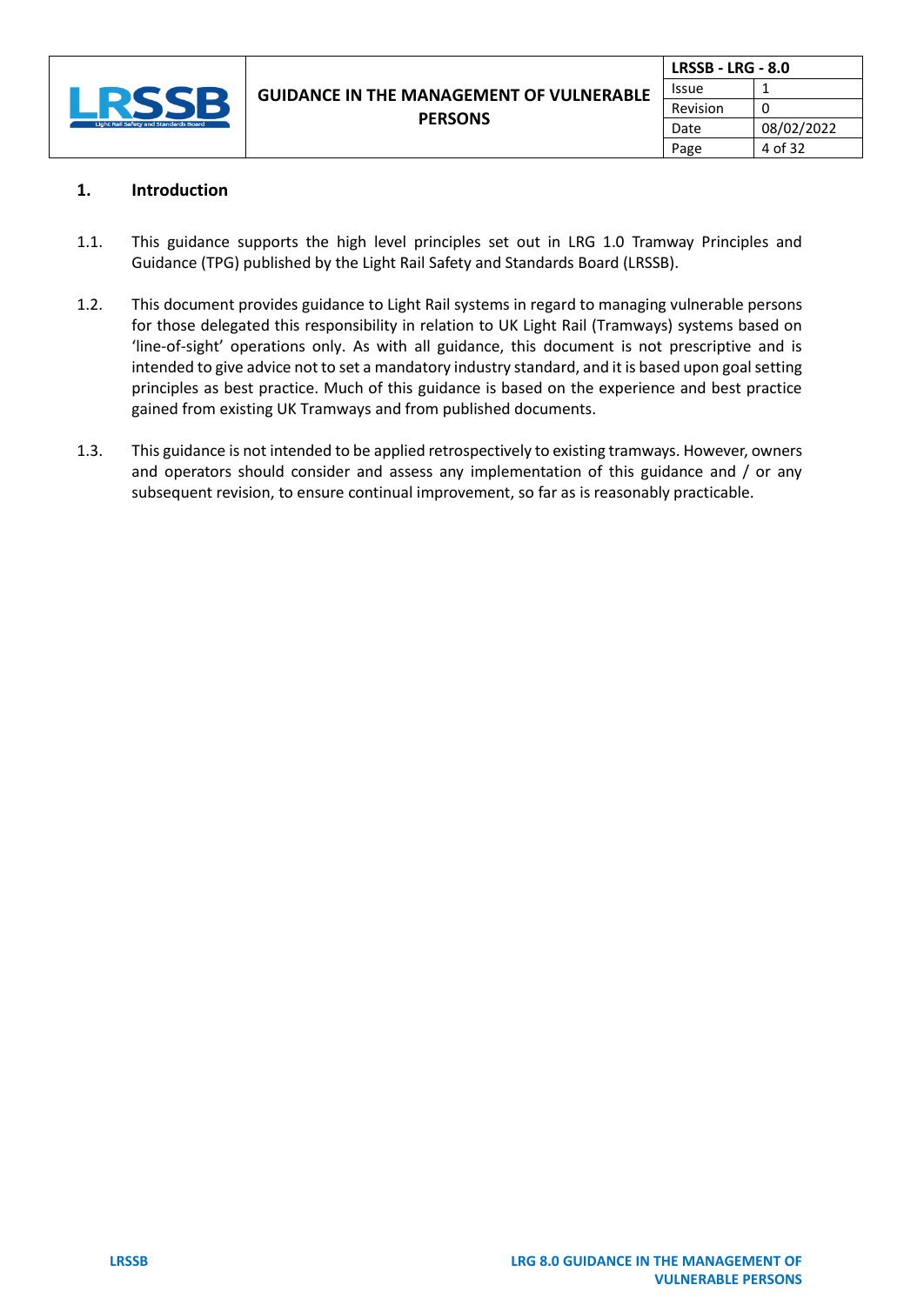

| <b>LRSSB - LRG - 8.0</b> |            |  |
|--------------------------|------------|--|
| Issue                    |            |  |
| Revision                 | O          |  |
| Date                     | 08/02/2022 |  |
| Page                     | 5 of 32    |  |

# **2. Scope**

- 2.1. Each day a huge variety of people pass through the UK Light Rail network, most of whom without needing specialist help or support from Light Rail systems. However, some of these people may arrive at the tramstop in a vulnerable state, or become vulnerable whilst at the tramstop, or whilst travelling on the network.
- 2.2. An individual vulnerability may be related to a person's pre-existing mental or physical state (for example, an anxiety disorder, being elderly, sensory impairment, etc.) or a vulnerability could emerge due to an unfolding situation whilst travelling (for example, overcrowding causing mental overwhelm). Either way, once a vulnerability presents itself, it falls to the Light Rail system to respond in a sensitive, professional and proportionate way to ensure that the person(s) is made safe whilst in transit.
- 2.3. This guidance document outlines how Light Rail operators may effectively and appropriately respond to vulnerable person(s) travelling on their part of the Light Rail network. It is envisaged that by developing a common understanding around the issues and management strategies, an industry-wide approach can then be adopted. In turn this will also support other agencies, such as the British Transport Police (BTP), to support the Light Rail industry more efficiently and effectively.
- 2.4. It is designed to ensure that the needs of vulnerable person(s) are addressed at the earliest opportunity and that appropriate steps are taken to safeguard the individual(s) until they safely and securely pass through the tramstop / Light Rail system or where necessary, until further assistance can arrive from other support agencies such as the BTP.
- 2.5. This guidance is aimed at all Light Rail operators in the UK. This includes staff members working on the fleet (for example, drivers, conductors, etc.), staff members working in tramstops (for example, ticketing, platform management, etc.), and corporate and operational company management. It is suggested that operational management consider which aspects of the guidance are most relevant to their organisation and brief staff with the relevant points.
- 2.6. This guidance describes the identification and safe management of vulnerable persons on the Light Rail network, including both the vehicles operating on that network, as well as the surrounding tramstop areas. The guidance does not cover the management of vulnerable persons beyond the boundaries of the Light Rail system, for example, buildings, structures or landmarks within close proximity, or connected transportation systems. However, it does provide guidance on the sharing information about vulnerable persons with other relevant agencies.
- 2.7. The guidance is developed to support the industry's operational management of vulnerable persons, as and when they present to staff members. The guidance does not cover fleet or tramstop design, engineering or maintenance issues related to the physical accessibility of the Light Rail system.
- 2.8. The guidance has been developed for the Light Rail industry in the UK, although many of the operational management principles could be usefully applied elsewhere after taking into consideration possible cultural differences.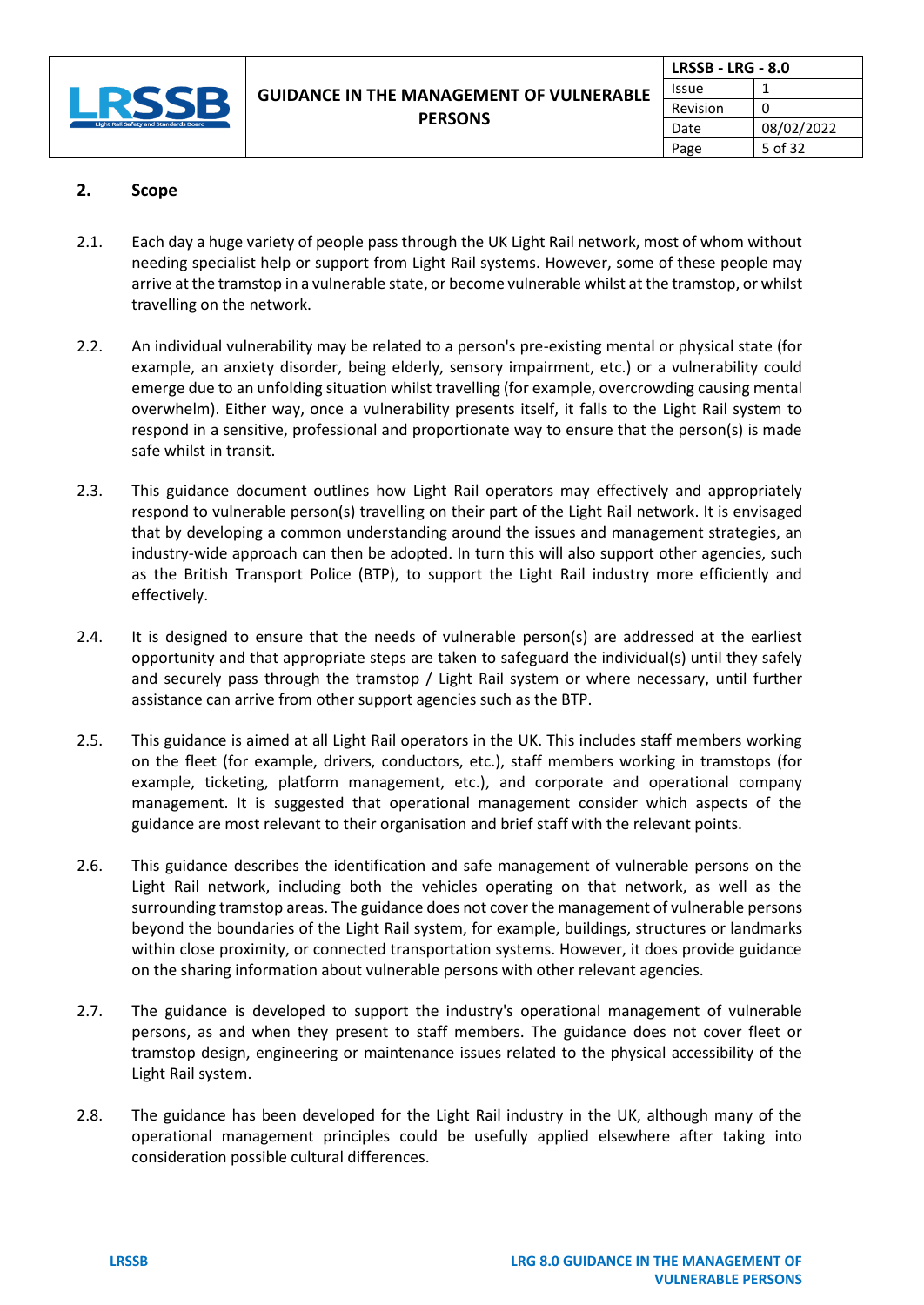

2.9. This document primarily provides guidance for normal operational scenarios. However, attention is also drawn to some emergency considerations as outlined in Section 7.

# Vulnerable Person Definition

2.10. The Department of Health defines a vulnerable adult as:

'a person aged 18 years or over who is, or may be, in need of community care services by reason of mental or other disability, age or illness, and who is or may be unable to take care of him or herself, or unable to protect him or herself against significant harm or exploitation.' 1

- 2.11. The latter part of this definition also encompasses children (under 18's) into what could be usefully adopted as a broader definition of a 'vulnerable person'.
- 2.12. European Standard BS ISO 22395:2018<sup>2</sup> expands further by listing a range of human factors that may contribute to potential individual vulnerabilities:
	- Physical, mental, emotional and cognitive ability;
	- Illness;
	- Ethnicity;
	- Cultural and religious background;
	- Language;
	- Citizenship;
	- Socioeconomic status;
	- Age; and
	- Gender.
- 2.13. It is important to note that these factors alone do not necessarily place an individual at a higher risk of being or becoming vulnerable whilst travelling on the Light Rail network, however they do provide some guidance in terms of the types of individual differences which may cause some people to be more at risk of vulnerability than others.
- 2.14. Aside from the definitions themselves, the most important aspect is that regardless of the nature of the vulnerability itself, a person deemed vulnerable is someone needing help to keep themselves safe from physical or mental harm.

#### **Safeguarding**

2.15. A term closely related to vulnerable persons is 'safeguarding'. A useful working definition to provide a shared understanding of the term is as follows:

> *"...the action that an organisation takes to promote the welfare of children and vulnerable adults to protect them from harm including physical, emotional, sexual*

<sup>1</sup> Safeguarding adults, Patient,<https://patient.info/doctor/safeguarding-adults-pro>

<sup>2</sup> European Standard (BS ISO 22395:2018, 30 Sep 2018) - "Security and resilience. Community resilience. Guidelines for supporting vulnerable persons in an emergency" - [https://shop.bsigroup.com/products/security-and-resilience](https://shop.bsigroup.com/products/security-and-resilience-community-resilience-guidelines-for-supporting-vulnerable-persons-in-an-emergency)[community-resilience-guidelines-for-supporting-vulnerable-persons-in-an-emergency](https://shop.bsigroup.com/products/security-and-resilience-community-resilience-guidelines-for-supporting-vulnerable-persons-in-an-emergency)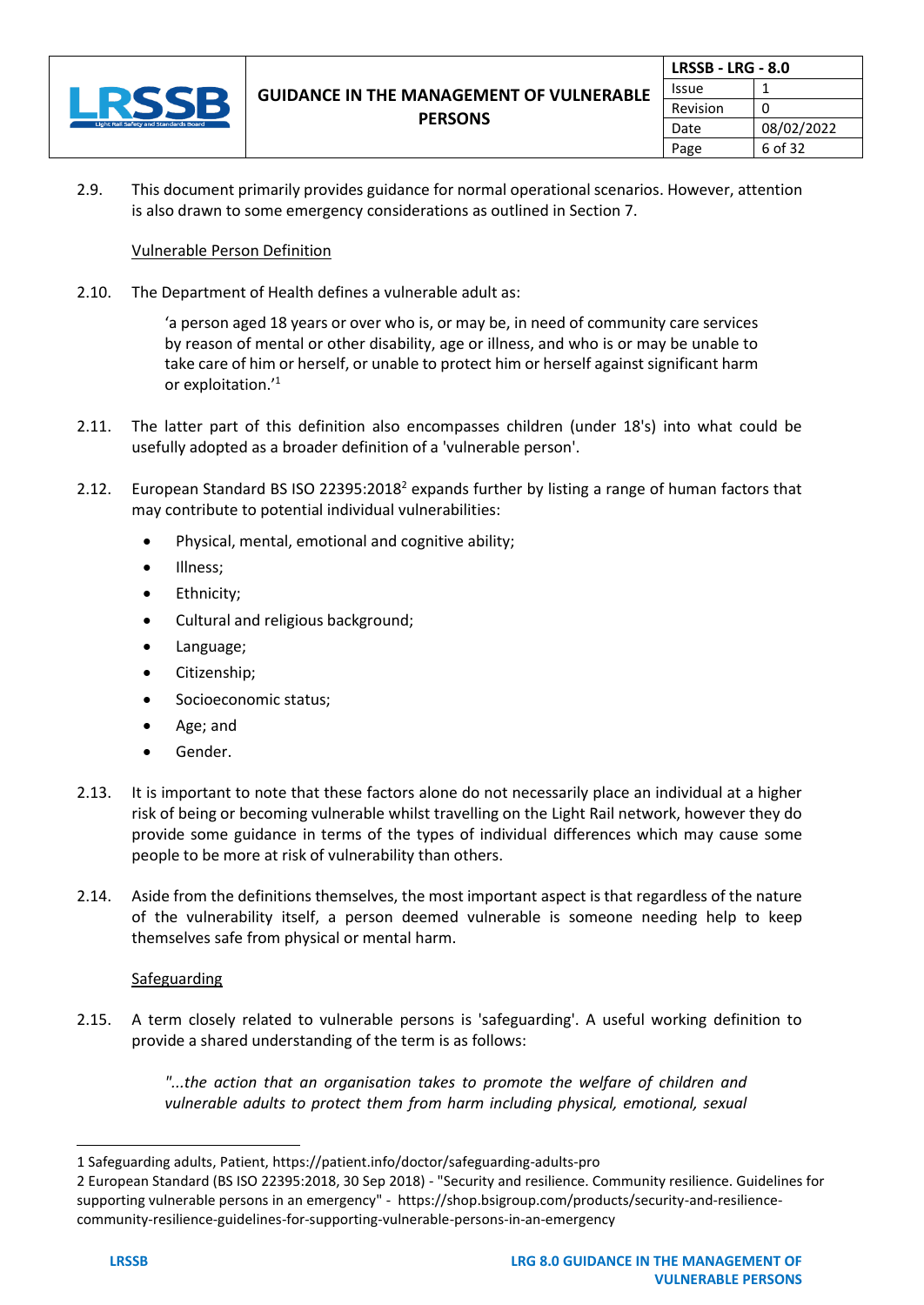

*and financial harm and neglect. This includes making sure that the appropriate policies, practices and procedures are put in place. Safeguarding includes child protection but goes further and extends to all vulnerable beneficiaries'* 3

- 2.16. This definition describes the process of safeguarding as an organisational mechanism for protecting vulnerable persons using a structured process.
- 2.17. It should be noted that in some areas of safeguarding legislation there is a move away from the use of the term 'vulnerable' to describe 'adults at risk' of abuse<sup>4</sup>. This is because in the context of safeguarding the vulnerability comes from the abusive situation itself, as opposed to inherent vulnerabilities in the individual. However, for the purposes of this guidance, the term vulnerable is still deemed appropriate as it refers to the range of individual factors (listed above) which may make some individuals more vulnerable than others in a range of different transportation situations and settings.

#### Vulnerable Persons on the Light Rail Network

- 2.18. The definitions above provide useful descriptions of two closely interrelated terms: vulnerable persons and safeguarding. However, just because someone has a vulnerability (for example, a visual impairment), does not mean they will necessarily present themselves to staff as being vulnerable whilst on the Light Rail network. Conversely, someone not normally deemed vulnerable may become so whilst traveling (for example, feeling overwhelmed due to overcrowding).
- 2.19. This understanding is therefore in keeping with the European Standard BS ISO 22395:2018 on supporting vulnerable persons in an emergency which states:

*'a vulnerable person is not defined by the nature of the vulnerability but by their personal circumstances at the time".*

<sup>3</sup> What is safeguarding? OSCR, May 2018 [https://www.oscr.org.uk/guidance-and-forms/safeguarding-guidance](https://www.oscr.org.uk/guidance-and-forms/safeguarding-guidance-keeping-vulnerable-beneficiaries-safe/what-is-safeguarding/)[keeping-vulnerable-beneficiaries-safe/what-is-safeguarding/](https://www.oscr.org.uk/guidance-and-forms/safeguarding-guidance-keeping-vulnerable-beneficiaries-safe/what-is-safeguarding/)

<sup>4</sup> Safeguarding Adults at Risk Definitions, Ann Craft Trust[, https://www.anncrafttrust.org/resources/safeguarding](https://www.anncrafttrust.org/resources/safeguarding-adults-at-risk-definitions/)[adults-at-risk-definitions/](https://www.anncrafttrust.org/resources/safeguarding-adults-at-risk-definitions/)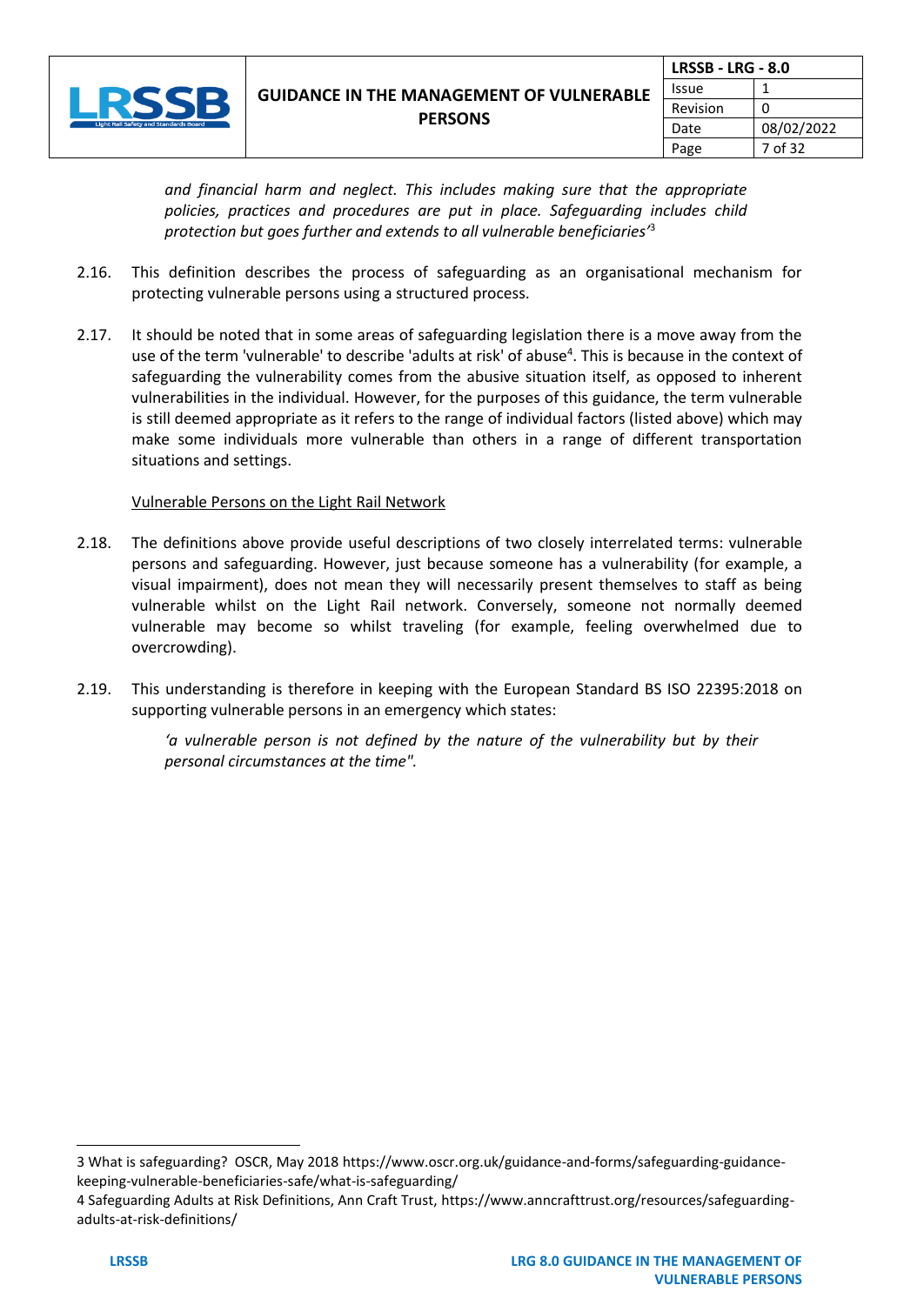

| LRSSB - LRG - 8.0 |            |  |
|-------------------|------------|--|
| Issue             |            |  |
| Revision          | n          |  |
| Date              | 08/02/2022 |  |
| Page              | 8 of 32    |  |

# **3. Policy and Procedures: Implementing, Reviewing and Improving**

3.1. The safe management of vulnerable persons travelling on the Light Rail network should be approached like all other aspects of good safety management. This begins with a risk assessment, followed by an overarching organisational policy explaining the company's position, implemented through company procedure(s) and supported with guidelines to aid effective implementation.

#### Vulnerable Persons Policy and Risk Assessment

- 3.2. It is recommended that the first step in implementing an approach to managing vulnerable persons is developing and documenting an organisational vulnerable person(s) policy. This policy should be underpinned by a risk assessment detailing the potential risks for vulnerable persons with regard to that particular Light Rail organisation and its network.
- 3.3. It is envisaged the policy would also outline the organisational intent about ensuring the safety and security of vulnerable persons on the Light Rail network. This guidance document can be used to inform and develop this policy.
- 3.4. It is recommended that the policy contains clear lines of responsibility within the Light Rail organisation for safeguarding vulnerable persons, to ensure accountability and ownership.
- 3.5. Once developed and documented, the policy should be communicated across the organisation and made readily accessible. The policy will act as a ready reference source for employees to understand what is expected of them in terms of their attitudes, behaviour and actions should they identify or encounter a vulnerable person on the Light Rail network.

#### Vulnerable Persons Procedures

- 3.6. It is recommended that the vulnerable person(s) policy is implemented via a series of company procedures outlining specific instructions on how to execute different tasks or situations involving a vulnerable person.
- 3.7. The tasks or situations may reflect the areas covered in this guidance, for example, identifying and supporting vulnerable persons, suicide prevention, reporting incidents involving vulnerable persons and multi-agency working. These tasks or situations should also be informed by the risk assessment which would have identified the key risk areas to focus on, for that particular Light Rail organisation.
- 3.8. Additionally, it may be useful to add a section on vulnerable persons to existing risk assessment documentation to ensure vulnerable person risk is always considered and procedures to address the risks developed as needed.
- 3.9. In keeping with best practice in procedure development, it is recommended that stakeholders are consulted for their views, including Light Rail staff and also people with potential vulnerabilities. This will ensure the procedures are appropriate and effective both for the people using them, as well as the recipients of the care and support.
- 3.10. It may also be useful to consider creating some guidelines to sit alongside the procedures, to support people in implementing them effectively.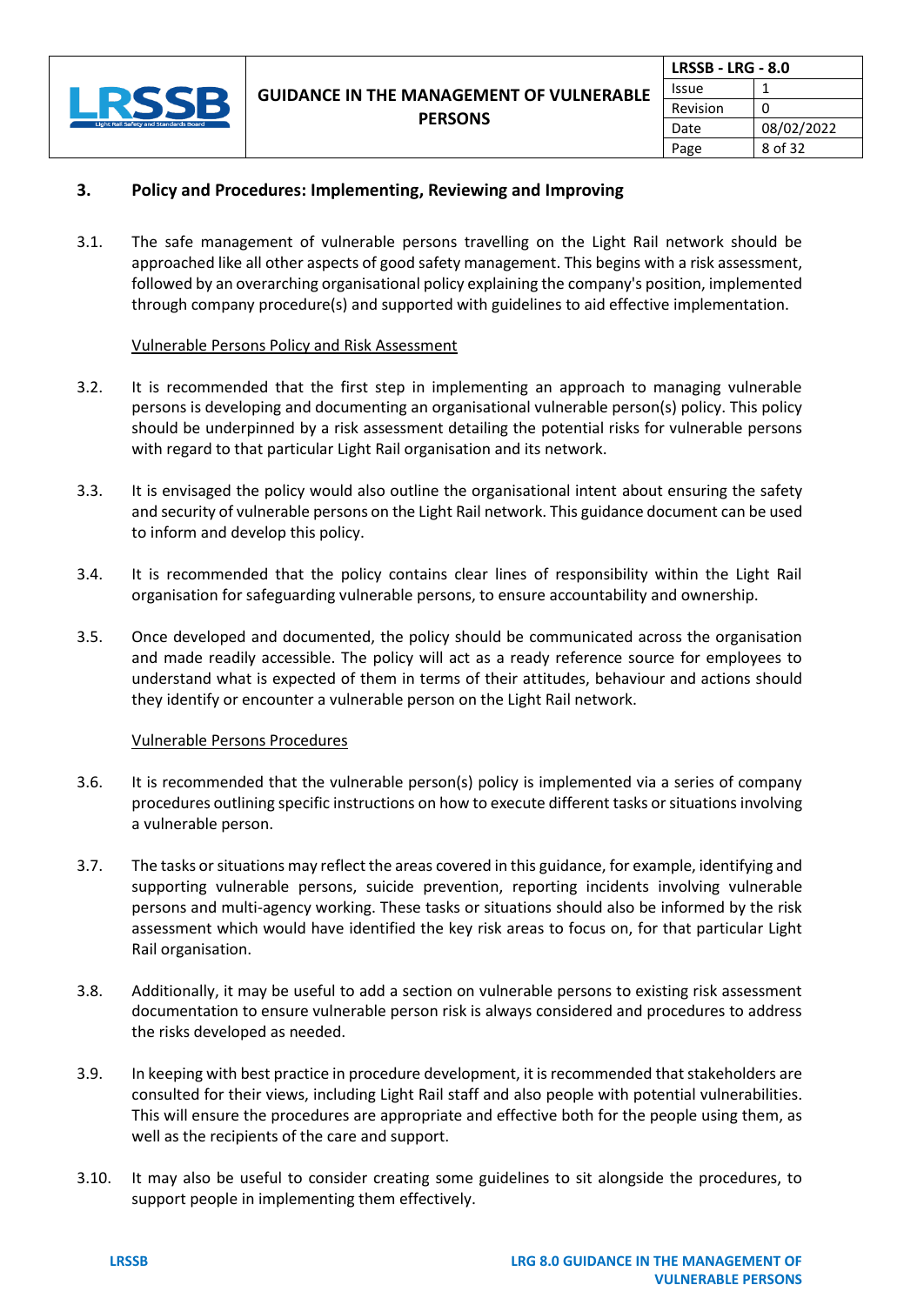

| LRSSB - LRG - 8.0 |            |  |
|-------------------|------------|--|
| Issue             |            |  |
| Revision          | $\Omega$   |  |
| Date              | 08/02/2022 |  |
| Page              | 9 of 32    |  |

#### Reviewing and Improving

- 3.11. It is recommended that the policy, procedures, and vulnerable person risk assessments are regularly reviewed and where necessary updated to ensure they remain relevant and fit for purpose.
- 3.12. Consideration should be given to setting up a Vulnerable Persons Working Group (VPWG) charged with staying informed about best practice in supporting vulnerable persons, which may provide an effective organisational means of staying abreast of current thinking. Feedback from the VPWG is then available to assist reviewing and updating the policy and procedures.
- 3.13. Other feedback, such as lessons learnt from incidents involving vulnerable persons should also be fed back into the existing policy and procedures, thereby creating a cycle of continuous improvement.
- 3.14. As part of the review and improvement process, the policy and procedures could also be used to help identify vulnerable person(s) training needs for new starters, refresher training for existing staff members and any new training required if / when the policy and / or procedures are modified.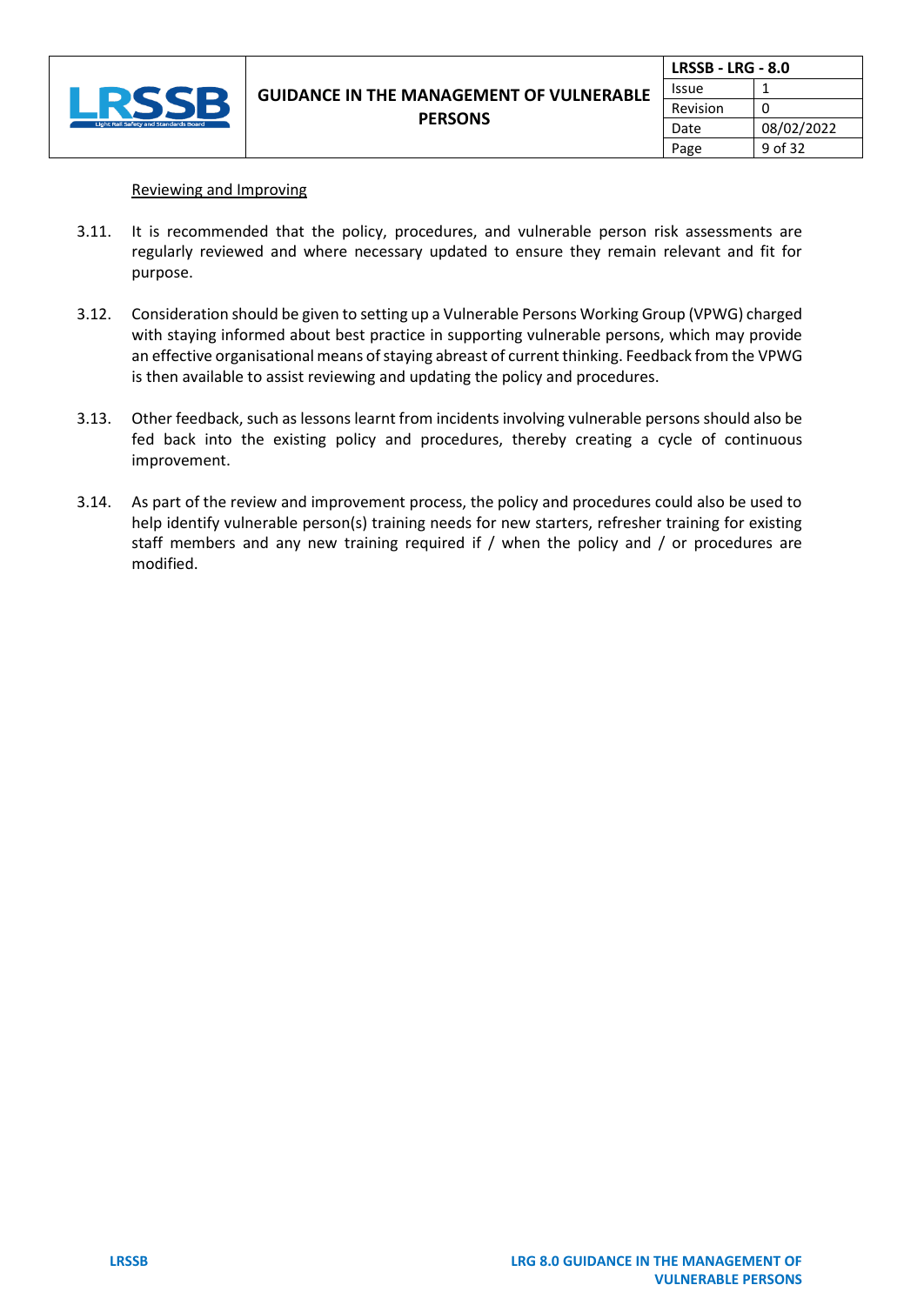

| <b>LRSSB - LRG - 8.0</b> |            |  |
|--------------------------|------------|--|
| Issue                    |            |  |
| Revision                 | 0          |  |
| Date                     | 08/02/2022 |  |
| Page                     | 10 of 32   |  |

# **4. Identifying Vulnerable Persons**

4.1. As explained above, vulnerability can be a temporary state, which may either improve or deteriorate with time depending on the developing situation. Someone not normally deemed vulnerable may become so in the event of overcrowding or a major incident or other emergency, conversely, someone with a vulnerability may travel independently and without the need for any assistance. The key issue is being able to identify vulnerable individuals as they present themselves.

#### Understanding Vulnerabilities

4.2. This document presents a definition of vulnerable person(s) (refer to 2.10), as well as which individual factors may put someone at risk of becoming vulnerable. This guidance also presents the term safeguarding (refer to 2.15) as a structured means of protecting vulnerable person(s).

### *Developing a Company Definition*

- 4.3. It is recommended that Light Rail organisations use these definitions to develop their own definition of what constitutes an individual vulnerability on their part of the Light Rail network.
- 4.4. Their definition may include a list of the different types of vulnerabilities that exist (for example, mental or physical disability, temporary physical or emotional state, under 18's, etc.) and how these vulnerabilities may be impacted by the Light Rail environment (for example, a sensory vulnerability may be triggered by loud alarms or announcements). Light Rail operators may want to involve their VPWG to provide feedback on the latest thinking around vulnerabilities.

#### *Sharing the Company Definition*

4.5. It is recommended that the finalised definition should then be shared with all members of staff and form the basis of any staff training on identifying and managing vulnerable person(s).

#### Identifying Vulnerable Individuals

- 4.6. Vulnerable persons are likely to fall into two categories: those who present themselves to staff in need of help and those that do not. In both cases, the extent of the vulnerability may not always be immediately clear.
- 4.7. It is not the responsibility of Light Rail staff to diagnose specific physical or mental illnesses or disabilities. Their role is to recognise when additional support, or intervention from partner agencies such as the BTP or health and social care professionals, may be required.

#### *Key Vulnerabilities with Working Examples*

- 4.8. It is recommended that Light Rail operators use their own agreed definition of what constitutes a vulnerability to support staff in identifying when help or intervention may be required. For example, if staff are approached by someone who is not verbally lucid whilst also looking visibly distressed, then this should be indication enough that this person is vulnerable and needs help.
- 4.9. Similarly, if someone has not presented themselves to staff as needing help but has spent a lot of time on a tramstop platform without boarding a vehicle, this may be an indication that this person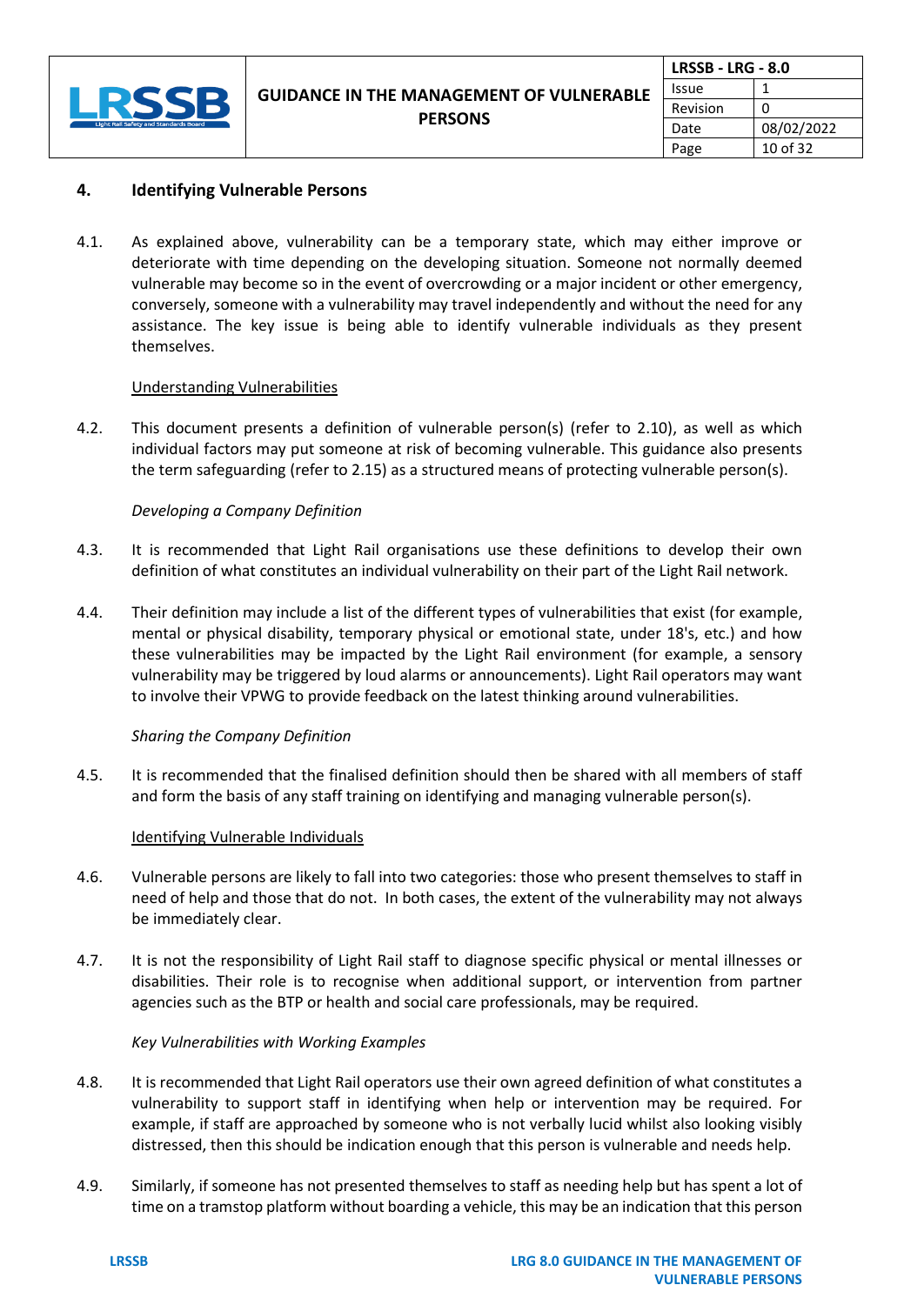

is mentally vulnerable and may need immediate support (see Section 8 on Suicide Prevention for further details).

4.10. It is recommended that Light Rail operators create a list of potential vulnerabilities with supporting examples to aid staff in identifying vulnerable individuals. This list and examples can also form the basis of company training on vulnerable person(s).

# *Training for Identifying Specific Vulnerabilities*

- 4.11. It is recommended that Light Rail operators consider what types of training could be useful for their particular tramstop and / or part of the Light Rail network, as certain locations may see a higher number of specific types of vulnerability than others. For example, staff working at a tramstop located near an eye hospital may require training on recognising visually impaired travellers, as well as training on how to communicate with them and appropriately guide or direct them through the tramstop.
- 4.12. The Samaritans offer a 'Managing Situations With Vulnerable People<sup>15</sup> course which covers identifying and managing situations with vulnerable people.

# *Early Identification With Registration System*

4.13. Some operators may also want to consider an online or telephone system where vulnerable person(s) or their carer's can voluntarily register that they are travelling through a tramstop / Light Rail system. This provides reassurance to the vulnerable person that their needs will be met should they need extra support and allows the operator to be prepared and ready to support them.

# *Risk to Light Rail Staff*

4.14. It is important to be aware that Light Rail staff may become at risk as a consequence of coming into direct contact with a person deemed vulnerable (for example, someone intoxicated or having a psychotic episode). In this example, it would not be possible to anticipate how the vulnerable person might react, which might render a staff member to become unsafe. It is therefore important to consider the risk to Light Rail staff in supporting vulnerable persons and put in place control measures as appropriate.

<sup>5</sup> Course: Managing situations with vulnerable people, Samaritans, [https://www.samaritans.org/how-we-can](https://www.samaritans.org/how-we-can-help/workplace/workplace-staff-training/course-managing-situations-vulnerable-people/)[help/workplace/workplace-staff-training/course-managing-situations-vulnerable-people/](https://www.samaritans.org/how-we-can-help/workplace/workplace-staff-training/course-managing-situations-vulnerable-people/)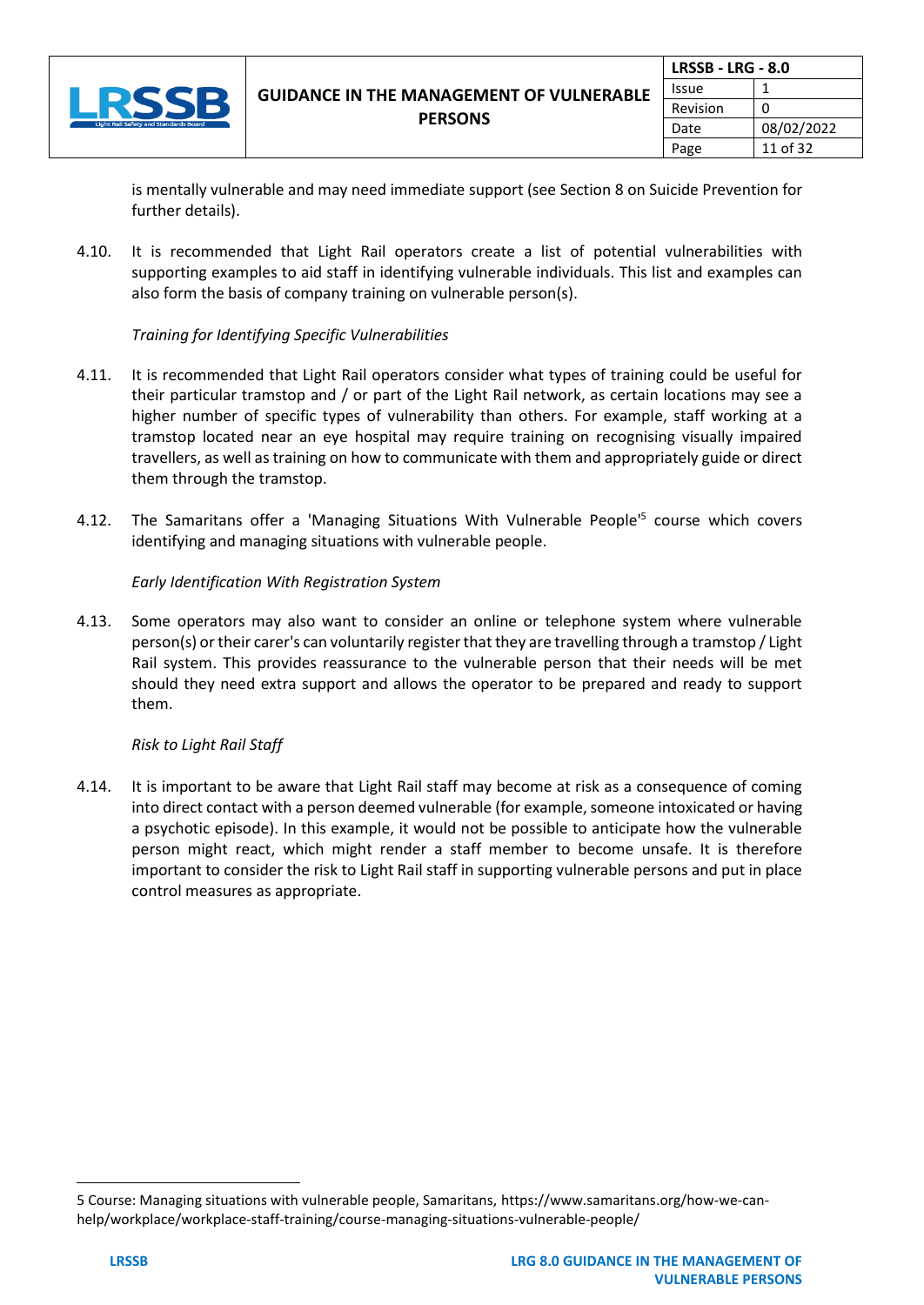

| <b>LRSSB - LRG - 8.0</b> |            |  |
|--------------------------|------------|--|
| <b>Issue</b>             |            |  |
| Revision                 | O          |  |
| Date                     | 08/02/2022 |  |
| Page                     | 12 of $32$ |  |

# **5. Communicating With Vulnerable Persons**

5.1. Communicating effectively with vulnerable person(s) is a critical part of managing their safety and security whilst on a Light Rail network. It allows information to be gathered and shared by both parties, and the appropriate support to be identified and implemented. It is therefore important that communication channels and content are both carefully considered by Light Rail operators.

### Communication Channels

5.2. Communicating with vulnerable persons will largely fall into two categories: verbal communications and non-verbal communications.

### *Verbal Communications*

- 5.3. Verbal communications are likely to occur directly between the vulnerable person and the member of staff present, perhaps at a time of emotional distress or extreme need, for the vulnerable person. This will therefore be a critical verbal exchange between two people and one that should be handled with due care and sensitivity, whilst also offering practical advice and support.
- 5.4. A key skill required by Light Rail staff during this exchange will be the ability to actively listen. It will be important to gather as much information as possible, whilst also helping to make the vulnerable person feel as though they have been heard. It will be important not only to hear what they are saying, but also to notice how they are saying it (for example, in a hushed or rushed tone, looking fearful or tearful, etc.). This will all help to build a picture of that person's level of vulnerability at that point in time.
- 5.5. Once the vulnerable person has been able to speak and be heard, the staff member will need to decide what action(s) to take next. It may be that they can offer the help and advice the vulnerable person needs to support them on the next stage of their journey. In this case, the staff member should speak clearly, calmly and at an appropriate pace. It may also be relevant to provide additional information in the form of leaflets, contact numbers, directions, etc.
- 5.6. If additional help and support is needed from outside agencies, then the staff member should advise the vulnerable person that they are seeking additional help and take them to a safe place to wait until that help arrives.
- 5.7. It is important that staff receive full training in the verbal communications skills outlined above. It is also important that staff are aware of how, when and who to contact should extra support be required. The Samaritans offer a 'Conversations With Vulnerable People' course<sup>6</sup> which covers everything from identifying vulnerabilities through to signposting people to further support.

#### *Non-Verbal Communications*

5.8. Non-verbal communications are a way of sharing information with potentially vulnerable people, without having a conversation. It is recommended that Light Rail operators carefully consider which channels they choose to share information on and in what format.

<sup>6</sup> Course: Conversations with vulnerable people, Samaritans [https://www.samaritans.org/how-we-can](https://www.samaritans.org/how-we-can-help/workplace/workplace-staff-training/course-conversations-vulnerable-people/)[help/workplace/workplace-staff-training/course-conversations-vulnerable-people/](https://www.samaritans.org/how-we-can-help/workplace/workplace-staff-training/course-conversations-vulnerable-people/)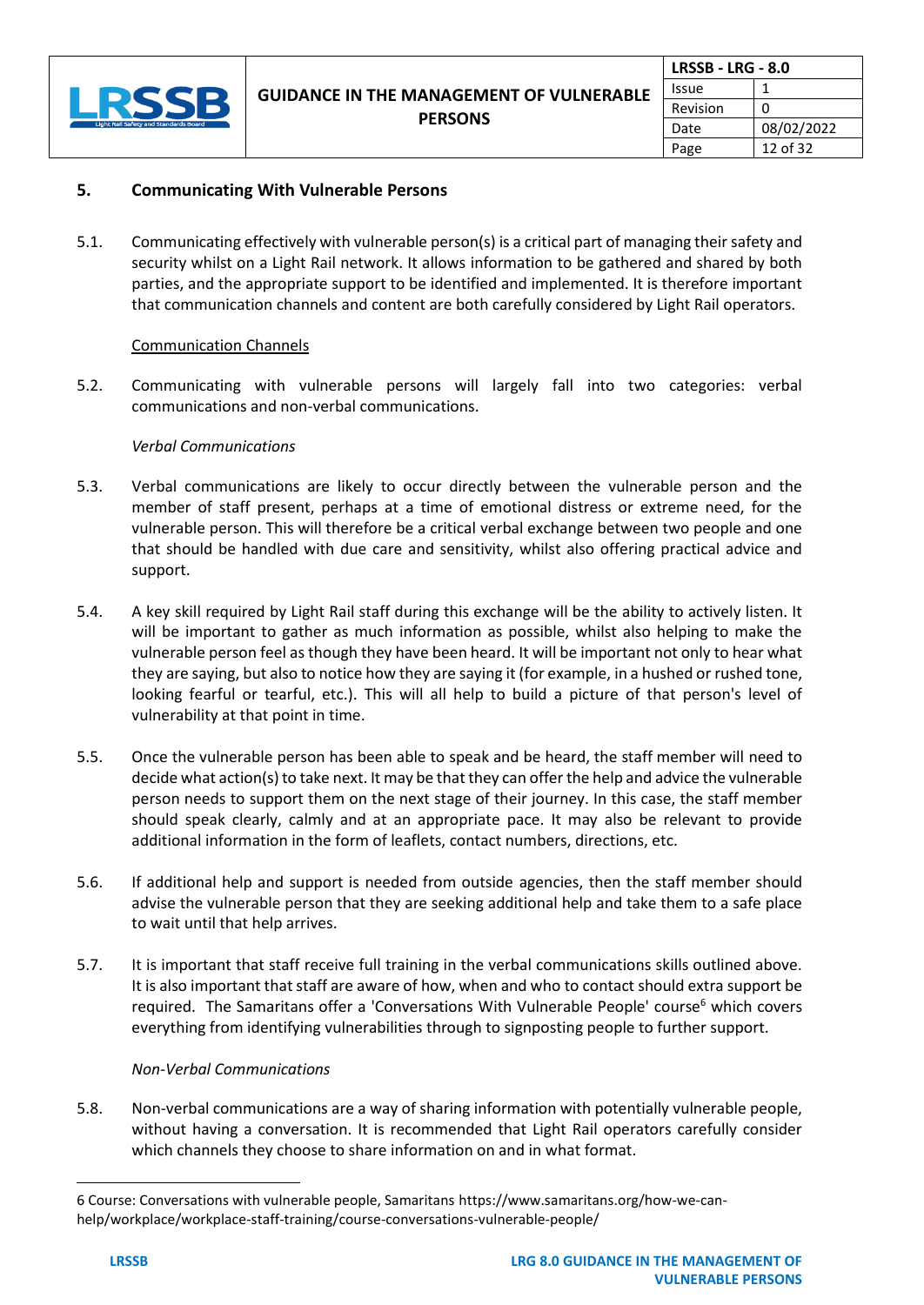

- 5.9. Non-verbal communications may be in a digital format, for example, via the operator's website, travel app, real time electronic signage or social media channels. Alternatively, information may be provided in a non-digital format, such as posters and leaflets placed around the tramstop and on vehicles. It is recommended that Light Rail operators provide communications in both a digital and non-digital format to ensure the information is as widely accessible as possible.
- 5.10. It is recommended that Light Rail operators also consider wider communication needs. For example, communications in audio (loudspeaker) or sign language for the hearing impaired; braille or large print for the visually impaired; different languages for tourists or people where English is not their first language; and illustrations only for non-readers or learning impaired, etc.

#### Communications Content

- 5.11. Once the most effective and appropriate communication channels have been decided, the Light Rail operator should consider what content they want to communicate specifically to vulnerable person(s), over and above the general information that is being communicated to all travellers. Information that may be useful to consider making available includes:
	- Tramstop contact details for specialist accessibility support;
	- Tramstop accessibility facilities;
	- Mental health help or support lines;
	- Help with onward specialist transportation;
	- Information about travel support groups;
	- Provision for assistance animals (for example, guide dogs); and
	- Human trafficking help and support lines.
- 5.12. Information about where to get emergency help and support should also be provided, outside of the general emergency preparedness provision, as the needs of vulnerable person(s) in an emergency will differ from that of non-vulnerable person(s) (see Section 7 on supporting vulnerable persons in an emergency for further information).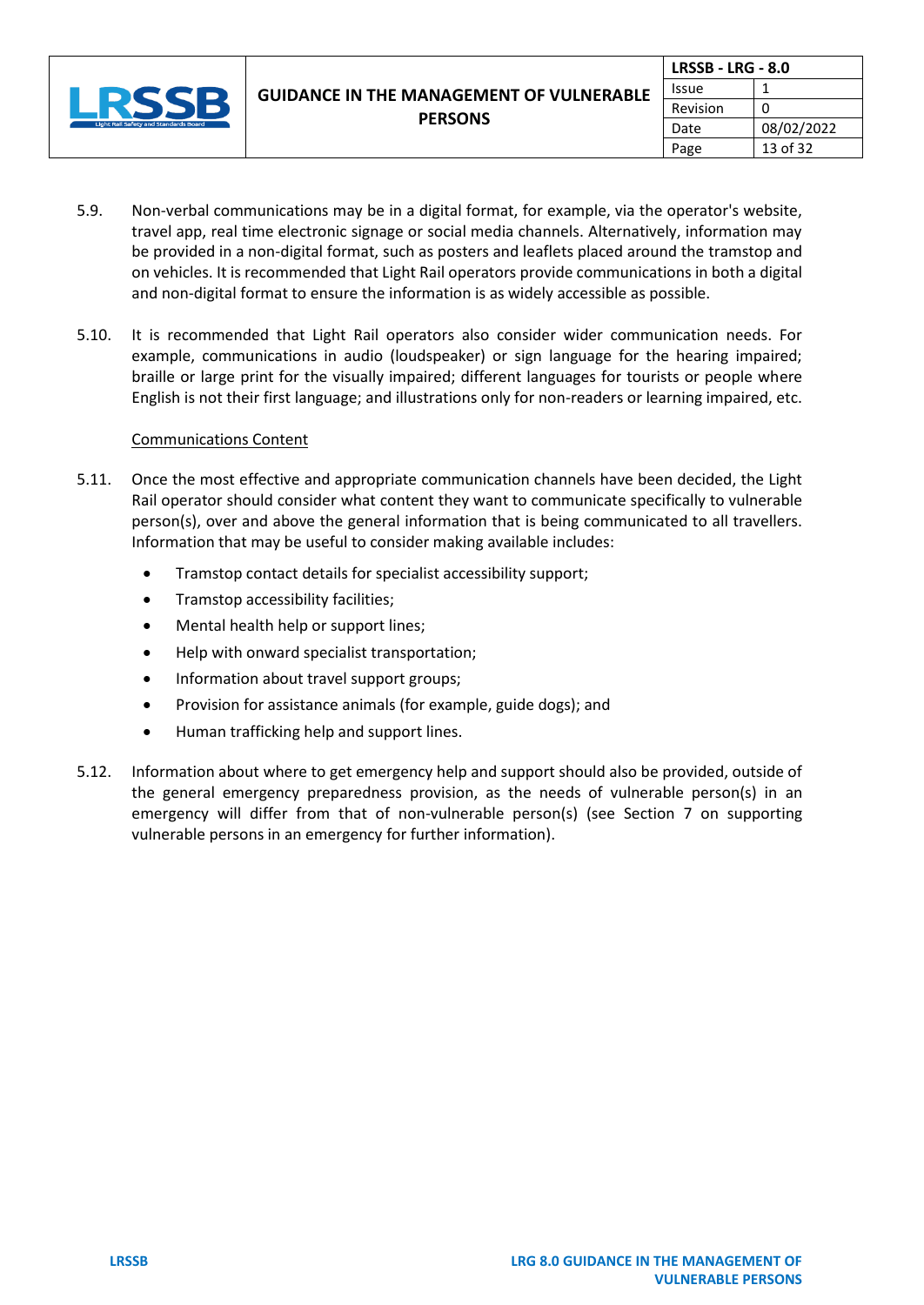

# **6. Strategies for Dealing With Vulnerable Persons**

6.1. Once a vulnerable person presents themselves on the Light Rail network it will initially be the responsibility of that member of staff to respond to that individual in an appropriate, supportive, and effective way. It is therefore important that Light Rail operators have a clear and straightforward approach for staff to follow should they find themselves in this situation. This approach should not differ depending on the specific nature of the vulnerability, but rather be a standard approach that staff can be trained to apply as necessary.

#### Cross-Industry Approach

- 6.2. In November 2015 the Association of Train Operating Companies (ATOC) (now part of the Rail Delivery Group) agreed with the BTP a common approach<sup>7</sup> that staff members should follow when responding to vulnerable person(s). The approach is in the form of the following sequential steps:
	- 1. **Be Aware** Always be aware of individuals moving in and around the tramstop and on transportation. Children and adults who are at risk of harm, vulnerable, suicidal and / or victims of crimes (for example, unwanted sexual behaviour, child exploitation, trafficking) will frequent tramstops and use the Light Rail network.
	- 2. **Be Concerned** Be curious about individuals, ask questions about their safety, their wellbeing, and their welfare, to check that they seem okay.
	- 3. **Listen** If you ask a vulnerable person a question, closely listen to their answer. Sometimes it's not what they say, but how they say it, so take note of the way they are speaking or how they look when they are saying it. Always take what individuals say seriously, and always treat them with respect and dignity.
	- 4. **Reassure** Showing kindness and consideration in your response provides reassurance; offer to provide appropriate help and support.
	- 5. **Report** Encourage the vulnerable person(s) to seek additional support, to report any offences and report any concerns about others to the BTP. In an emergency always call 999.
- 6.3. It is recommended that Light Rail operators develop this approach for their own organisation. It is also recommended that this approach forms part of the company's managing vulnerable person(s) policies and procedures (see Section 3 of this guidance).

#### Staff Training

- 6.4. It is recommended that all staff are trained on the approach for responding to vulnerable person(s) as part of their company induction and that it also forms part of a package of refresher training. Furthermore, if this approach is changed or updated then staff should be informed of the changes and receive further training as appropriate.
- 6.5. A key part of training will be understanding exactly who should be contacted in different circumstances and how to contact them. It may be useful to consolidate training with a follow up contact card containing key numbers, such as the local BTP contact or local Samaritans.

<sup>7</sup> ATOC Guidance Note: Responding to Vulnerable Persons, November 2015 -

<https://www.raildeliverygroup.com/about-us/publications/acop/290-respondingtovulnerablepersons/file.html>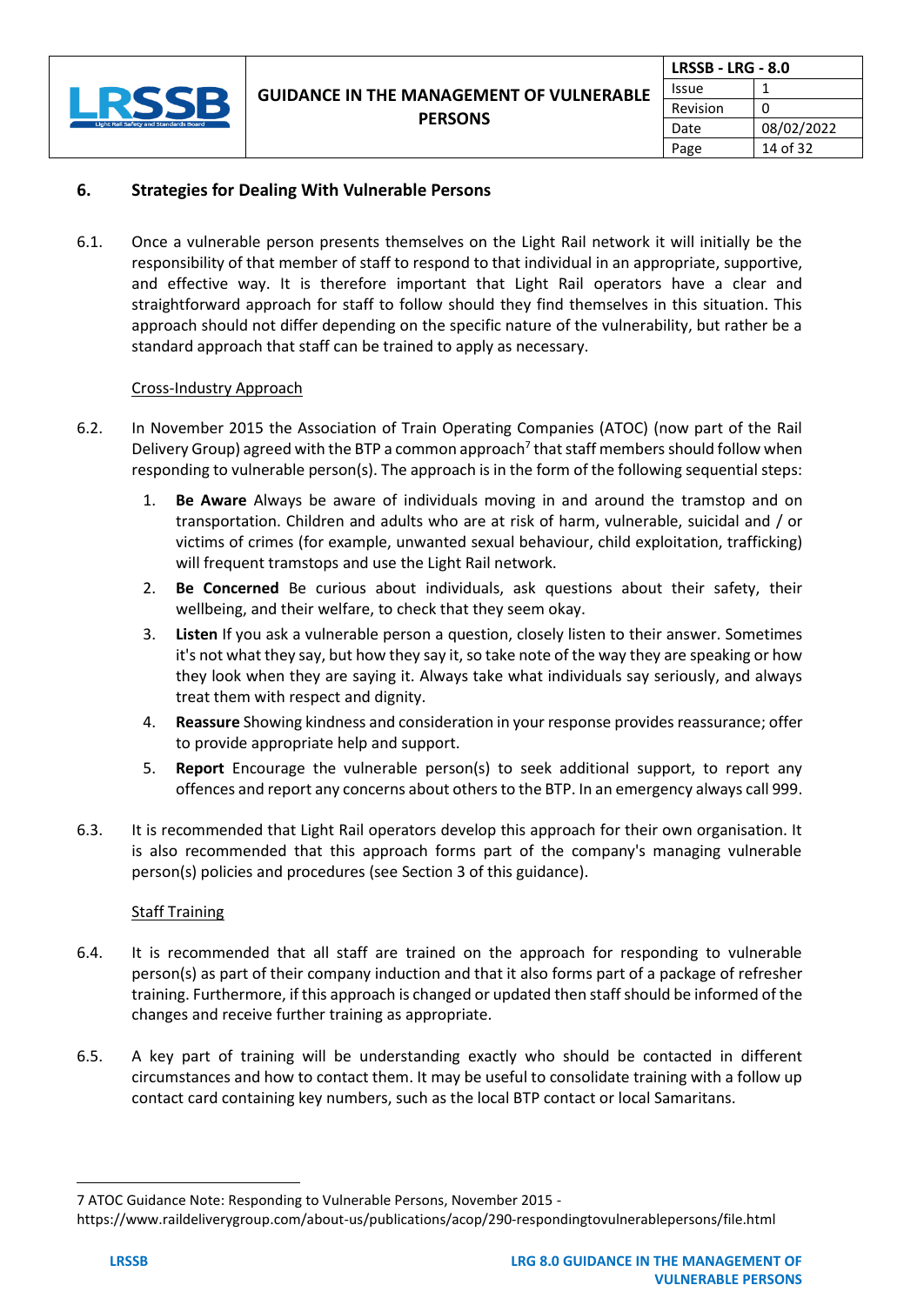

- 6.6. As mentioned above, the Samaritans offer a 'Managing Situations with Vulnerable People' course which covers identifying and managing situations with vulnerable people.
- 6.7. In the case of suicide prevention, the BTP and Samaritans have completed a significant amount of work with the rail industry and developed significant training and guidance on how and when staff members should intervene with an individual they suspect is contemplating suicide. Staff training in this area is covered in the Section 8 on Suicide Prevention.

#### Other Initiatives to Consider

6.8. Aside from the direct response provided to vulnerable person(s), there may also be other initiatives Light Rail operators would like to consider enhancing the safety and security of potential vulnerable persons traveling on their part of the Light Rail network as referred to below.

### *Secure Stations Scheme*

6.9. The Secure Stations scheme is an opportunity for Light Rail operators to demonstrate how they are working with partners to reduce crime and play a greater role in safeguarding vulnerable person(s) who might be at tramstops. Having an accredited tramstop provides reassurance to both passengers and staff that the tramstop is a safe and secure environment. This national scheme covers all rail networks which are policed by the BTP.<sup>8</sup>

### *Disruption Management*

- 6.10. Disruption can occur without warning, for example, a crime, suicide, or breakdown, are just some of the ways an otherwise well-planned and non-eventful trip can quickly and unexpectedly change shape, possibly creating significant delays and changes. A trip involving multiple changes or modes of transport will further exacerbate the disruption impact.
- 6.11. Such disruption can have a negative impact on all passengers, but for those relying on the assistance of tramstop staff at connecting tramstops the negative impact can be huge if delays or route changes mean no one is there to support them as they arrive at a tramstop needing onward assistance. It is therefore recommended that operators consider how they manage the impact of disruption on vulnerable passengers needing assistance to complete their journeys despite the disruption.
- 6.12. The specific management of disruption on the network is outside the scope of this guidance, however RSSB provide some useful guidance<sup>9</sup> in this area which provides a starting point for Light Rail operators to consider how they manage vulnerable persons during disruption.

# *Tramstop and Carriage Overcrowding*

6.13. While there is not much evidence of a direct passenger health and safety risk from overcrowding, passengers can feel stressed, anxious, or vulnerable in crowds. Anyone with visible or non-visible

<sup>8</sup> British Transport Police Secure Stations Scheme: Guidance Notes -

[https://assets.publishing.service.gov.uk/government/uploads/system/uploads/attachment\\_data/file/674732/secure](https://assets.publishing.service.gov.uk/government/uploads/system/uploads/attachment_data/file/674732/secure-stations-guidance.pdf)[stations-guidance.pdf](https://assets.publishing.service.gov.uk/government/uploads/system/uploads/attachment_data/file/674732/secure-stations-guidance.pdf)

<sup>9</sup> Managing Disruption, RSSB[, https://www.rssb.co.uk/en/what-we-do/key-industry-topics/performance/managing](https://www.rssb.co.uk/en/what-we-do/key-industry-topics/performance/managing-disruption)[disruption](https://www.rssb.co.uk/en/what-we-do/key-industry-topics/performance/managing-disruption)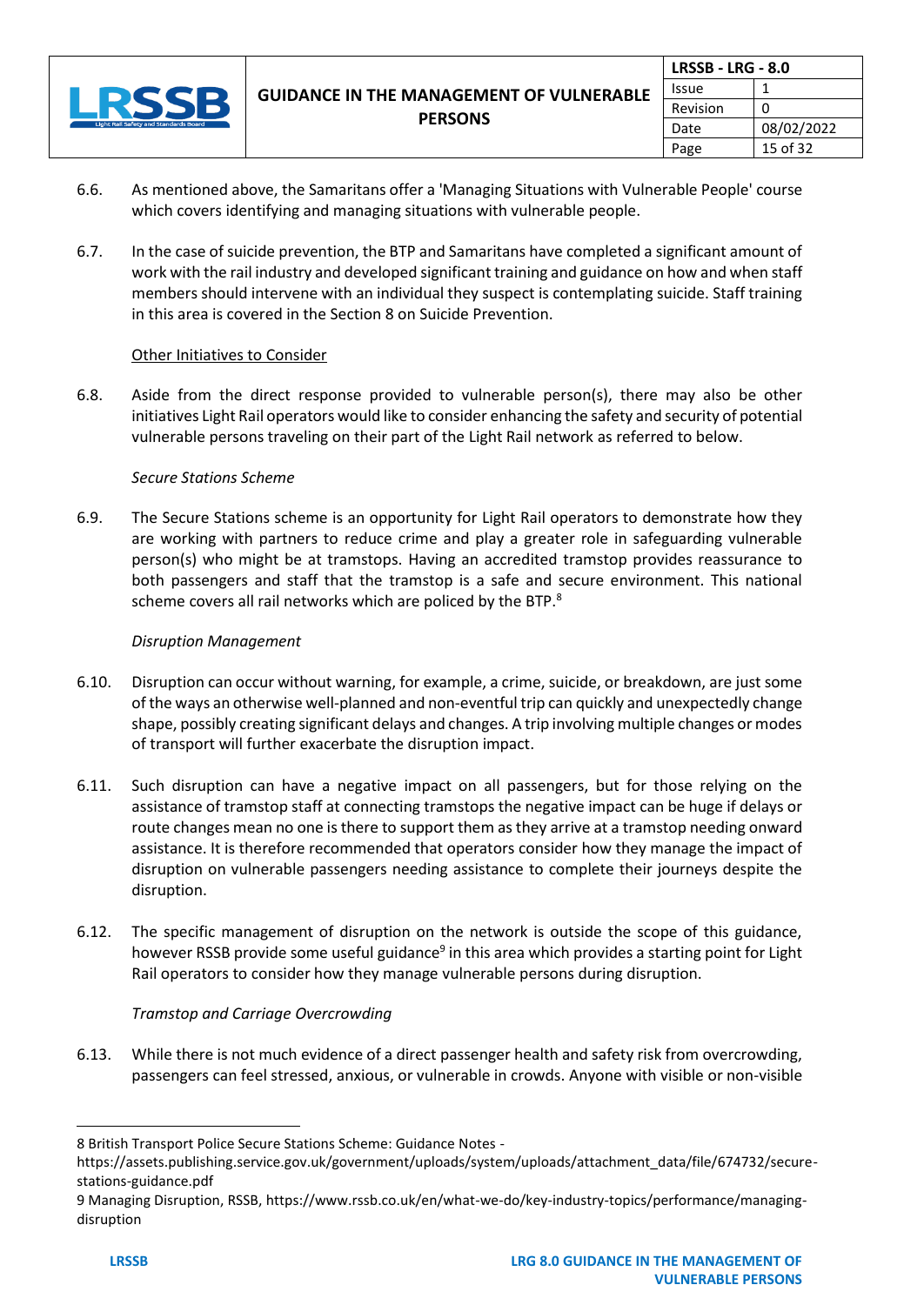

| <b>LRSSB - LRG - 8.0</b> |            |
|--------------------------|------------|
| Issue                    |            |
| Revision                 | n          |
| Date                     | 08/02/2022 |
| Page                     | 16 of 32   |

disabilities, older people or those travelling with young children can experience these negative effects more. 10

6.14. As with disruption, the management of crowds at tramstops and on platforms is outside the scope of this guidance, however it is recommended that where appropriate Light Rail operators consult RSSB's 'Good Practice Guidance on Crowd Management<sup>111</sup> to minimise the likelihood of people becoming vulnerable whilst in transit on the Light Rail network.

11 Crowd Management - Good Practice Guidance, 2020 [https://www.rssb.co.uk/en/what-we-do/key-industry-topics/platform-train-interface/passenger-behaviour/crowd-](https://www.rssb.co.uk/en/what-we-do/key-industry-topics/platform-train-interface/passenger-behaviour/crowd-management-good-practice--guidance)

<sup>10</sup> Office of Rail and Road (ORR) – Our role in relation to station and train crowding - [https://www.orr.gov.uk/guidance](https://www.orr.gov.uk/guidance-compliance/rail/health-safety/passenger-safety/our-role-relation-station-and-train-crowding)[compliance/rail/health-safety/passenger-safety/our-role-relation-station-and-train-crowding](https://www.orr.gov.uk/guidance-compliance/rail/health-safety/passenger-safety/our-role-relation-station-and-train-crowding)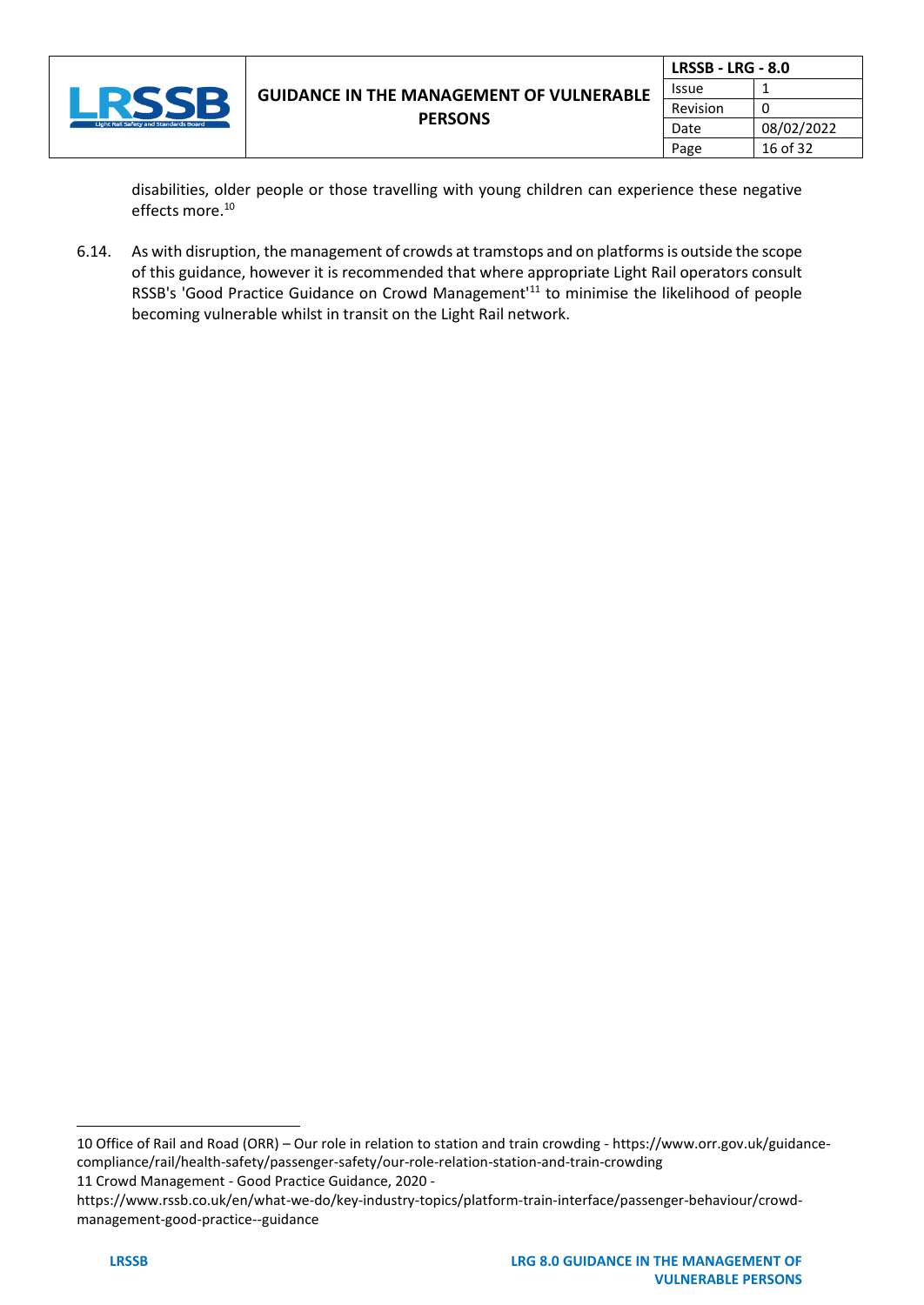

# **7. Supporting Vulnerable Persons In An Emergency**

- 7.1. Should an emergency occur whilst a vulnerable person(s) is travelling on the Light Rail network or within the boundaries of a tramstop, or someone becomes vulnerable as a consequence of an emergency situation, then operators should consider the practical, physiological and psychosocial support vulnerable persons may need during and after the emergency incident.
- 7.2. It is important to note that this section does not relate to a personal emergency for the vulnerable person(s) themselves, but rather a wider emergency (for example, terrorist attack, major fire, building collapse, etc.), that the vulnerable person happens to find themselves involved in.
- 7.3. The following sections are based upon the key learnings for Light Rail operators from European Standard BS ISO 22395:2018.

### Practical and Physiological Support In An Emergency

- 7.4. It is recommended that Light Rail operators consider the following practical measures that may be required for supporting vulnerable person(s) in an emergency and integrate these into their existing emergency response plan:
	- Consider and account for the longer time frame needed to execute an emergency response activity when vulnerable persons are involved;
	- Consider the mechanism through which to deliver additional practical support, for example, through establishing relationships with local agencies, organisations, and charities (see Section 9 for more information on multi-agency working);
	- Consider having staff or other volunteers ready to pair up with vulnerable person(s) in the event of an emergency to provide extra support and practical guidance;
	- Consider how vulnerable person(s) may safely and securely travel away from the affected area;
	- Consider having specialist equipment available for supporting vulnerable persons to evacuate during an emergency (for example, evacuation chairs for physically disabled people); and
	- Consider the availability of other mobility aids should they be required (for example, walking aids, wheelchairs).

#### Psychosocial Support In An Emergency

- 7.5. It is recommended that Light Rail operators consider the following psychosocial measures that may be required for supporting vulnerable person(s) in an emergency and integrate these into their existing emergency response plan:
	- Consider identifying and training staff or other volunteers to emotionally support the vulnerable person(s) and their carers (should they be present) to help reduce the stress of being in an emergency;
	- Consider how help can be provided to contact vulnerable person(s) carers, relatives or close friends to secure support and ease anxiety for the vulnerable person(s);
	- Consider provision for vulnerable person(s) assistance dogs (for example, guide dogs, hearing dogs, medical alert dogs, autism dogs, etc.) to reduce anxiety about the animal's presence and welfare; and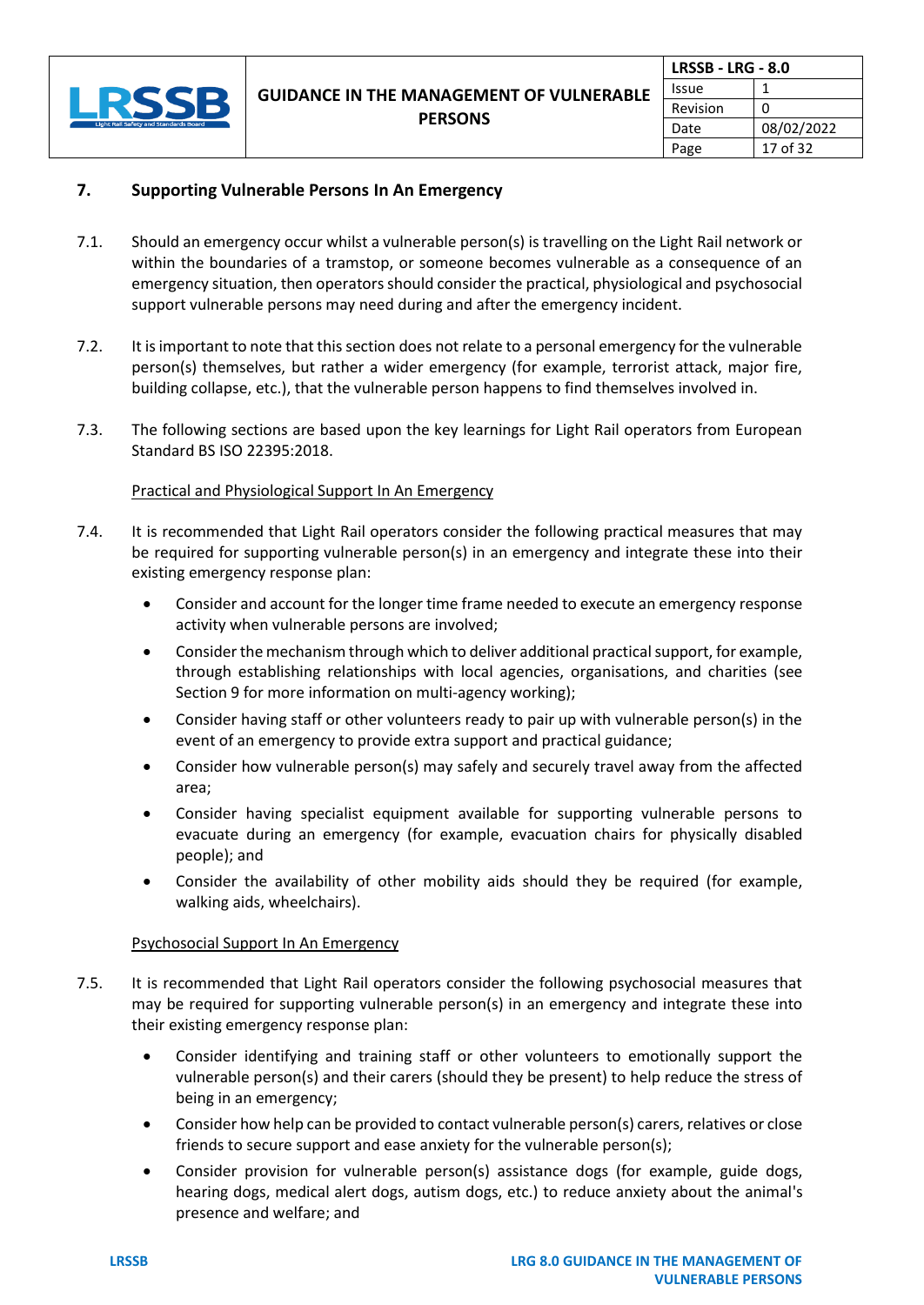

| <b>LRSSB - LRG - 8.0</b> |            |
|--------------------------|------------|
| Issue                    |            |
| Revision                 | ŋ          |
| Date                     | 08/02/2022 |
| Page                     | 18 of 32   |

• Consider providing information to the vulnerable person(s) about ongoing mental health support following an emergency (see Section 9 for more information on multi-agency working).

### Emergency Preparedness

7.6. Although not within the scope of this guidance, operators may find additional reading relating to emergency planning useful to help consider the needs of vulnerable person(s) in the event of an emergency. For example, the Rail Delivery Group has produced useful guidance in this area.<sup>12</sup>

<sup>12</sup> Guidance Note – Emergency Planning - Knowledge, Understanding and Responsibilities, Rail Delivery Group, November 2017

[https://www.raildeliverygroup.com/about-us/publications/acop/246-emergencyplanning](https://www.raildeliverygroup.com/about-us/publications/acop/246-emergencyplanning-knowledgeunderstandingandresponsibilities/file.html)[knowledgeunderstandingandresponsibilities/file.html](https://www.raildeliverygroup.com/about-us/publications/acop/246-emergencyplanning-knowledgeunderstandingandresponsibilities/file.html)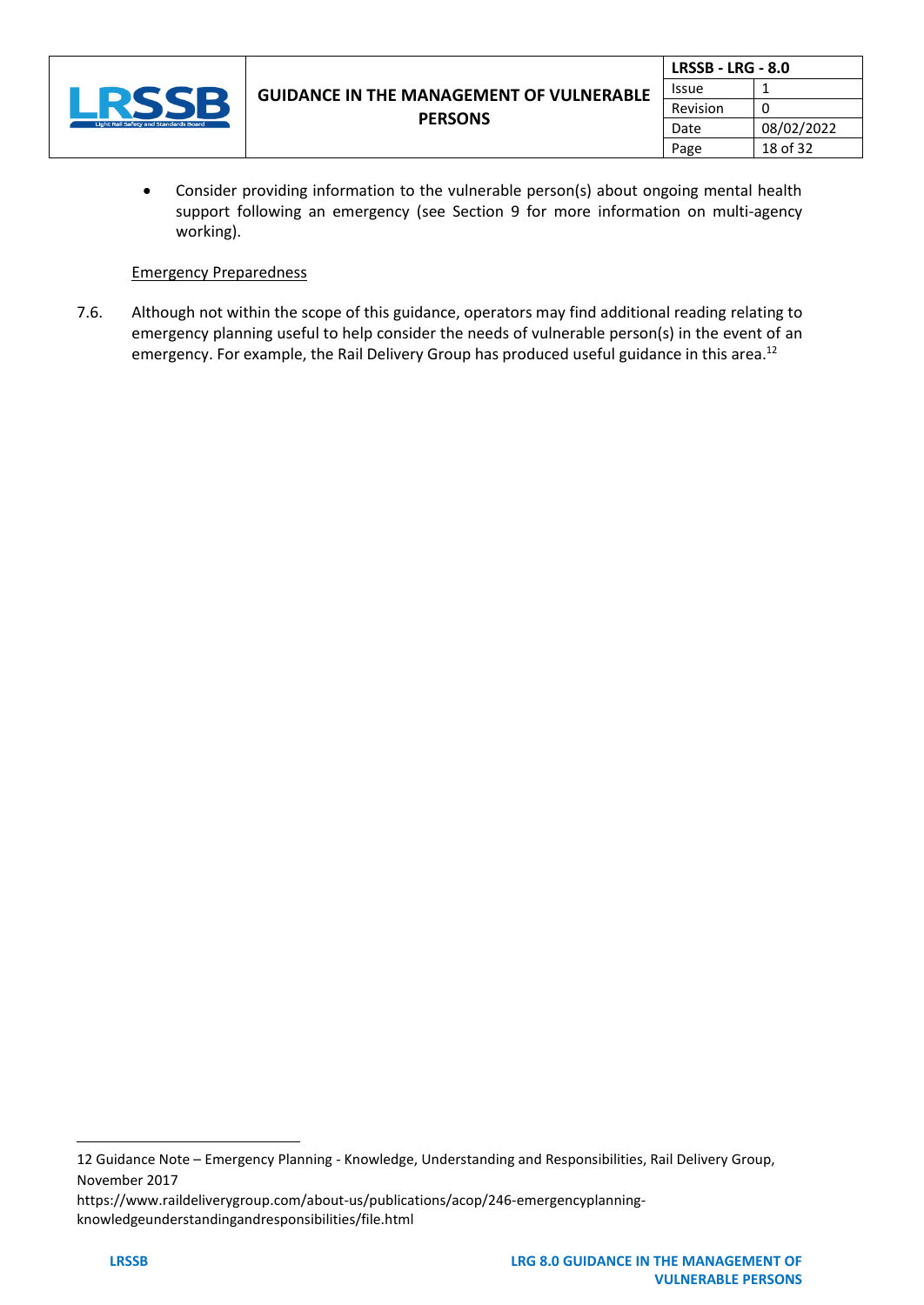

| <b>LRSSB - LRG - 8.0</b> |            |
|--------------------------|------------|
| <b>Issue</b>             |            |
| Revision                 | 0          |
| Date                     | 08/02/2022 |
| Page                     | 19 of 32   |

# **8. Suicide Prevention**

8.1. In England and Wales in 2019 there were 5,691 deaths caused by suicide. The rate was highest for the age groups between 40 and 54 years, and men were three times more likely than women to take their own lives.<sup>13</sup>

# Suicide and the Transport Network

- 8.2. There has always been a strong connection between suicide and transport; for example, the rail network alone sees an attempted or completed suicide every 31 hours<sup>14</sup>.
- 8.3. To address this there are long established and successful partnerships between stakeholders like Network Rail<sup>15</sup>, the BTP and the Samaritans. Each organisation understands the important and active role that rail industry staff, especially those working at tramstops, can play in reducing the risk of suicide.

### Suicide Prevention Strategy

- 8.4. In November 2016 a Suicide Prevention Duty Holders Group (SPDHG) launched rail industry guidance containing key activities to create a suicide prevention plan. The Department for Transport (DfT) adopted these activities as the minimum commitment Train Operating Companies (TOCs) would be asked to make to support suicide prevention on the rail network<sup>16</sup>.
- 8.5. It is recommended that Light Rail operators should also consider committing to these same activities as they represent an established series of measures, supported by the DfT, that are relevant and applicable in a Light Rail environment. Implementing the following suicide prevention measures are therefore suggested.

# *Establishing Suicide Prevention Leadership and Resources*

- 8.6. It is recommended that Light Rail organisations consider appointing a Suicide Prevention Champion (SPC) to champion the cause at Board level and a Suicide Prevention Plan Coordinator (SPPC) to implement the plan on a day-to-day basis.
- 8.7. It is also recommended that Light Rail operators identify what other resources may be available to provide suicide prevention support. For example, the BTP and Samaritans have both been key partners to the rail industry (see Section 9 for more information on multi-agency working).

<sup>13</sup> Suicide Prevention: Policy and Strategy, Briefing Paper. House of Commons Library, Number 08221, 21 April 2021, <https://researchbriefings.files.parliament.uk/documents/CBP-8221/CBP-8221.pdf>

<sup>14</sup> Preventing suicide in England: Third progress report of the cross-government outcomes strategy to save lives, HM Government, January 2017,

[https://assets.publishing.service.gov.uk/government/uploads/system/uploads/attachment\\_data/file/582117/Suicide\\_r](https://assets.publishing.service.gov.uk/government/uploads/system/uploads/attachment_data/file/582117/Suicide_report_2016_A.pdf) [eport\\_2016\\_A.pdf](https://assets.publishing.service.gov.uk/government/uploads/system/uploads/attachment_data/file/582117/Suicide_report_2016_A.pdf)

<sup>15</sup> Network Rail, Suicide Prevention on the Railway[, https://www.networkrail.co.uk/communities/safety-in-the](https://www.networkrail.co.uk/communities/safety-in-the-community/suicide-prevention-on-the-railway/)[community/suicide-prevention-on-the-railway/](https://www.networkrail.co.uk/communities/safety-in-the-community/suicide-prevention-on-the-railway/)

<sup>16</sup> Rail Industry Suicide Stakeholder Group (RISSG), Measures employed by the rail industry to prevent suicides on the network, June 2020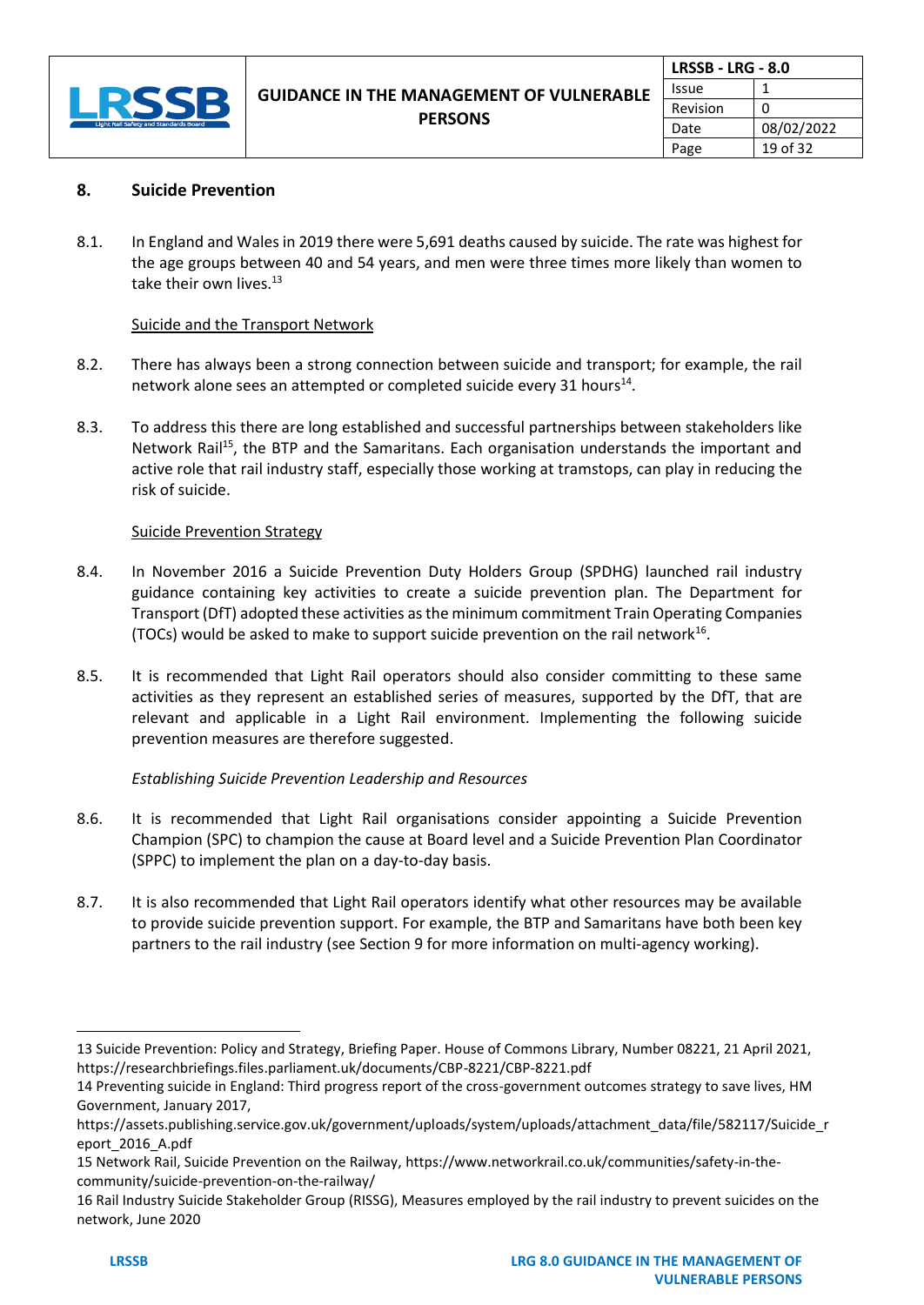

| <b>LRSSB - LRG - 8.0</b> |            |
|--------------------------|------------|
| Issue                    |            |
| Revision                 | n          |
| Date                     | 08/02/2022 |
| Page                     | 20 of 32   |

#### *Understanding the Risks*

- 8.8. A key part of any suicide prevention plan is understanding at which locations suicides are most likely to occur. It is therefore recommended that Light Rail operators consider conducting an analysis of the key risk areas across their network.
- 8.9. Risk data may come from local knowledge, a history of suicides and suicidal behaviour across a particular route or tramstop location and any data analysis and / or geospatial mapping undertaken by the BTP or Light Rail operators themselves. High-risk locations can be identified and prioritised by Light Rail operators for different levels of intervention based on their risk ranking.

### *Implementing Physical Prevention Measures*

- 8.10. It is recommended that Light Rail operators consider implementing physical suicide prevention measures. For example, making tramstops as visible as possible by cordoning off 'hiding places' and implementing security lighting, CCTV, and security patrols, which all help to limit the places people can stop and quietly contemplate suicide.
- 8.11. Fatality memorials have also been shown to increase the likelihood of more suicides in that same location, as well as creating risk to people laying and looking at the memorials. Serious consideration should therefore be given to removing memorials from the area.<sup>17</sup>

#### *Promoting Lifesaving Interventions*

- 8.12. The rail industry has learnt that one of the most effective means of preventing suicides on the rail network is to intervene. This relies on members of the public and tramstop staff being able to interrupt people in the act of taking their life. It is therefore recommended that Light Rail operators consider interventions like those adopted on the rail network. For example, in November 2017 Network Rail, the BTP and the Samaritans launched the campaign 'Small Talk Saves Lives<sup>'18</sup> which encouraged members of the public to approach someone who looked like they were contemplating suicide and to make small talk, to try and bring them out of a suicidal train of thought.
- 8.13. Similarly, providing staff with materials and training on how to intervene in a suicide attempt will provide them with the confidence and encouragement to do so. Additionally, promoting the BTP's suicide prevention hotline number to passengers and staff will provide them with a means of immediately instigating the deployment of an emergency response should someone be suspected of being in the act of contemplating suicide.

<sup>17</sup> National Suicide Prevention Programme, Fatality memorials / tributes on the network, RISSG, 2016

<sup>17</sup> Samaritans, Small Talk Saves Lives campaign, [https://www.samaritans.org/support-us/campaign/small](https://www.samaritans.org/support-us/campaign/small-talk-saves-lives/)[talk-saves-lives/](https://www.samaritans.org/support-us/campaign/small-talk-saves-lives/)

<sup>18</sup> National Suicide Prevention Programme, Fatality memorials / tributes on the network, RISSG, 2016 18 Samaritans, Small Talk Saves Lives campaign, [https://www.samaritans.org/support-us/campaign/small](https://www.samaritans.org/support-us/campaign/small-talk-saves-lives/)[talk-saves-lives/](https://www.samaritans.org/support-us/campaign/small-talk-saves-lives/)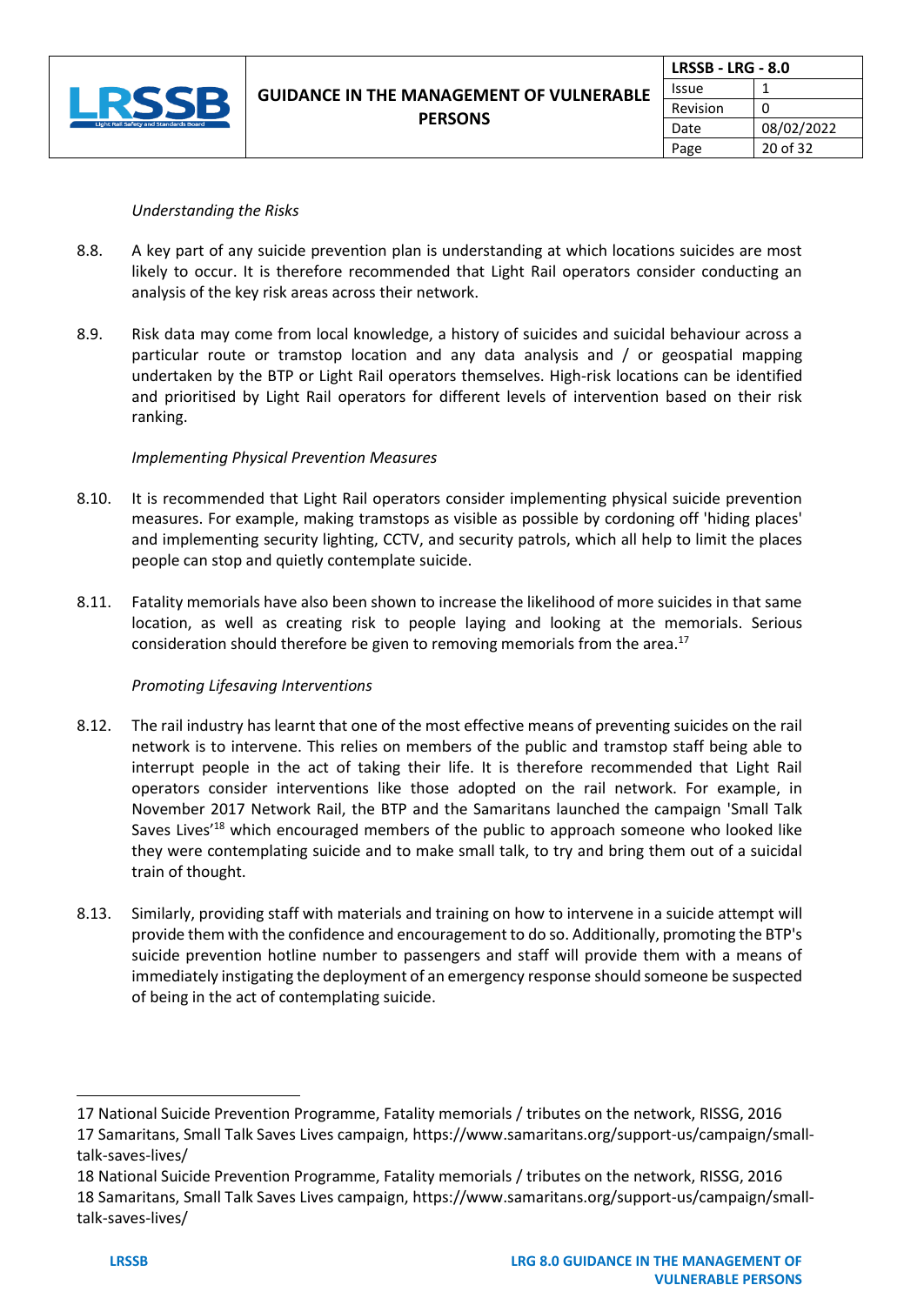

#### Train Staff To Intervene In Suicide Events

- 8.14. Bespoke suicide intervention training for all members of staff with the potential to meet people who may be contemplating suicide is an essential activity to consider. This training should provide staff members with the knowledge, skills, and abilities, as well as confidence, to intervene.
- 8.15. It is therefore recommended that Light Rail operators firstly identify which staff may benefit from this type of training, for example, any frontline staff at high-risk locations. Also, importantly, other workers who may come into contact with vulnerable person(s), for example, maintenance staff, revenue protection officers, volunteer helpers, café staff, cleaners, etc.
- 8.16. Suicide prevention training courses that are freely accessible include those from the Zero Suicide Alliance<sup>19</sup> (a collaboration of National Health Service trusts) and from Health Education England<sup>20</sup>.
- 8.17. The Samaritans also offer a course on 'Managing Suicidal Conversations<sup>121</sup> which includes understanding the factors leading to suicidal thoughts and how to manage a suicidal conversation sensitively and effectively.

#### *Promoting Help Seeking Behaviour*

- 8.18. It is recommended that Light Rail operators promote help seeking behaviour among those groups of people most at risk of contemplating suicide. The railway industry has worked with the Samaritans to create awareness raising campaigns which can be implemented in tramstops, as well as the main routes to and from tramstops. For example, one campaign called 'Real People Real Stories<sup>122</sup> sees men who have overcome tough times sharing their stories to encourage other men to seek help by contacting the Samaritans 24 / 7 free on 116 123 or via samaritans.org. Posters should be displayed at locations where they have the potential to influence behaviour or enter the consciousness of individuals.
- 8.19. Other awareness raising activities at tramstops where the potential for suicide events is high is also recommended, as are events at high footfall tramstops where the support the Samaritans provide to vulnerable person(s) can be more widely promoted.

#### *Providing Staff With Trauma Management Support and Resilience Training*

8.20. The impact of a suicide on the Light Rail network is far reaching; being directly or indirectly involved in a suicide can be a traumatic experience and Light Rail operators should consider providing mental wellbeing support to staff following an incident.

<sup>19</sup> Suicide Awareness Training, [www.zerosuicidealliance.com](http://www.zerosuicidealliance.com/)

<sup>20</sup> NHS Health Education England and Public Health England, We need to talk about suicide, e-Learning Module, [www.nwyhelearning.nhs.uk/elearning/HEE/suicideprevention](http://www.nwyhelearning.nhs.uk/elearning/HEE/suicideprevention)

<sup>21</sup> Course, Managing Suicidal Conversations, Samaritan[s https://www.samaritans.org/how-we-can-](https://www.samaritans.org/how-we-can-help/workplace/workplace-staff-training/course-managing-suicidal-conversations/)

[help/workplace/workplace-staff-training/course-managing-suicidal-conversations/](https://www.samaritans.org/how-we-can-help/workplace/workplace-staff-training/course-managing-suicidal-conversations/)

<sup>22</sup> Samaritans, Real People Real Stories campaign [https://www.samaritans.org/support-us/campaign/real-people-real](https://www.samaritans.org/support-us/campaign/real-people-real-stories/)[stories/](https://www.samaritans.org/support-us/campaign/real-people-real-stories/)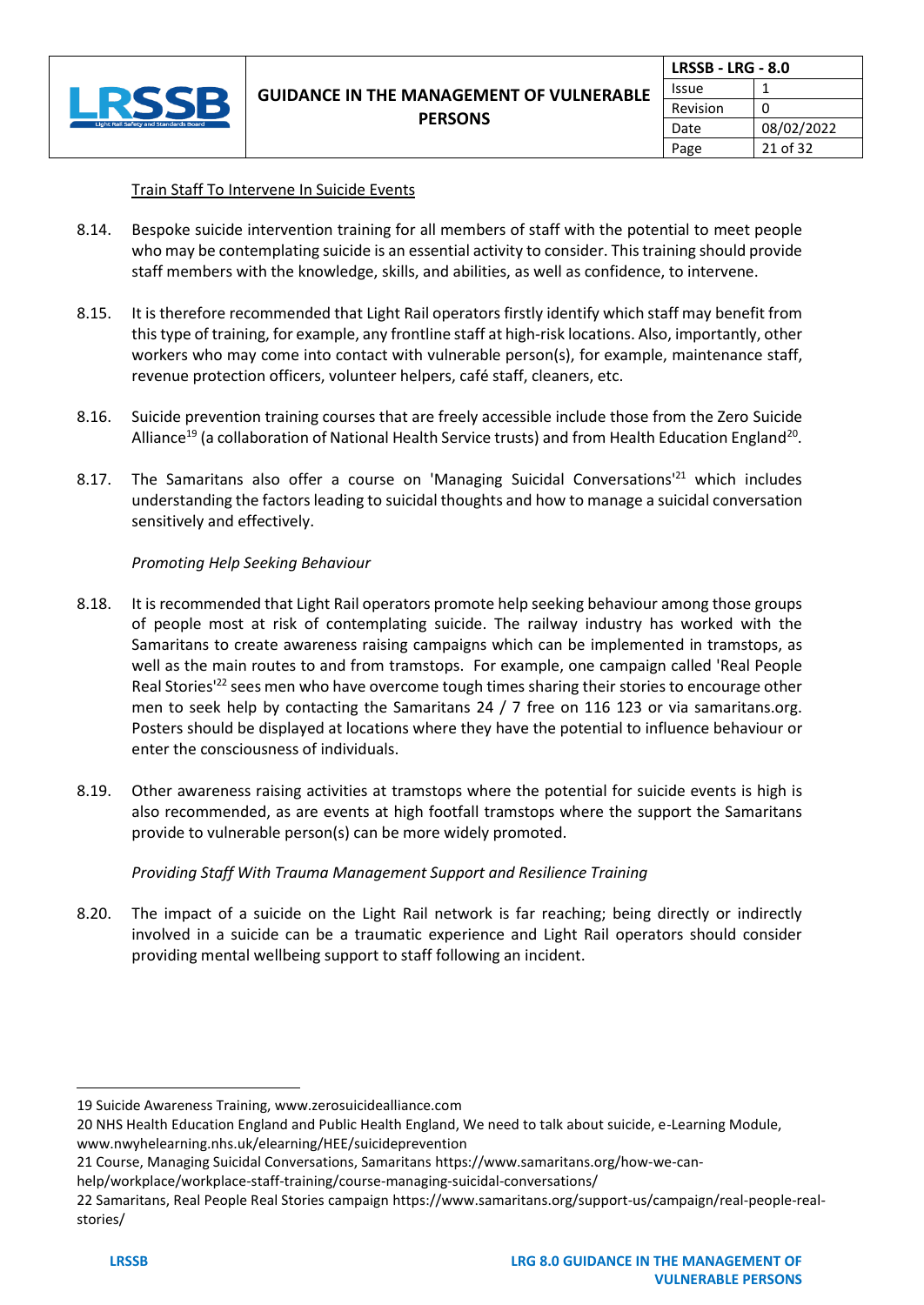

- 8.21. The rail industry provides a well-established exemplar of what operators may consider providing. For example, the Samaritans have produced resources to support trauma management and resilience amongst staff who may be involved in traumatic incidents<sup>23</sup>.
- 8.22. The Samaritans can also provide post incident support by attending a tramstop following a suicide incident to provide emotional support to staff and passengers, as well as hand out materials and information. The Samaritans offer the service when they become aware of an incident, or an operator can call them direct.

### *Working In Collaboration With Local Authorities and Communities*

- 8.23. Preventing suicides requires a multi-agency approach. Through the Public Health Director all Local Authorities are responsible for suicide prevention in their local area and must have a Suicide Prevention Steering Group (SPSG) and a Suicide Prevention Action Plan (SPAP) in place.
- 8.24. It is therefore recommended that Light Rail operators consider asking to become a stakeholder in their local SPAP and having a place on the SPSG as an important step in progressing their own suicide prevention approach, as well as encouraging collaborative working. A case study documenting collaborative working at Milton Keynes and Bletchley train tramstops provides a useful insight into how different agencies can work together to address high risk areas<sup>24</sup>.

<sup>23</sup> Samaritans, Support for people affected by traumatic rail incidents, [https://www.samaritans.org/how-we-can](https://www.samaritans.org/how-we-can-help/workplace/rail-industry-suicide-prevention-programme/support-people-affected-traumatic-rail-incidents/)[help/workplace/rail-industry-suicide-prevention-programme/support-people-affected-traumatic-rail-incidents/](https://www.samaritans.org/how-we-can-help/workplace/rail-industry-suicide-prevention-programme/support-people-affected-traumatic-rail-incidents/) 24 Working collaboratively to prevent suicides at Milton Keynes and Bletchley train stations - A case study, RISSG, November 2018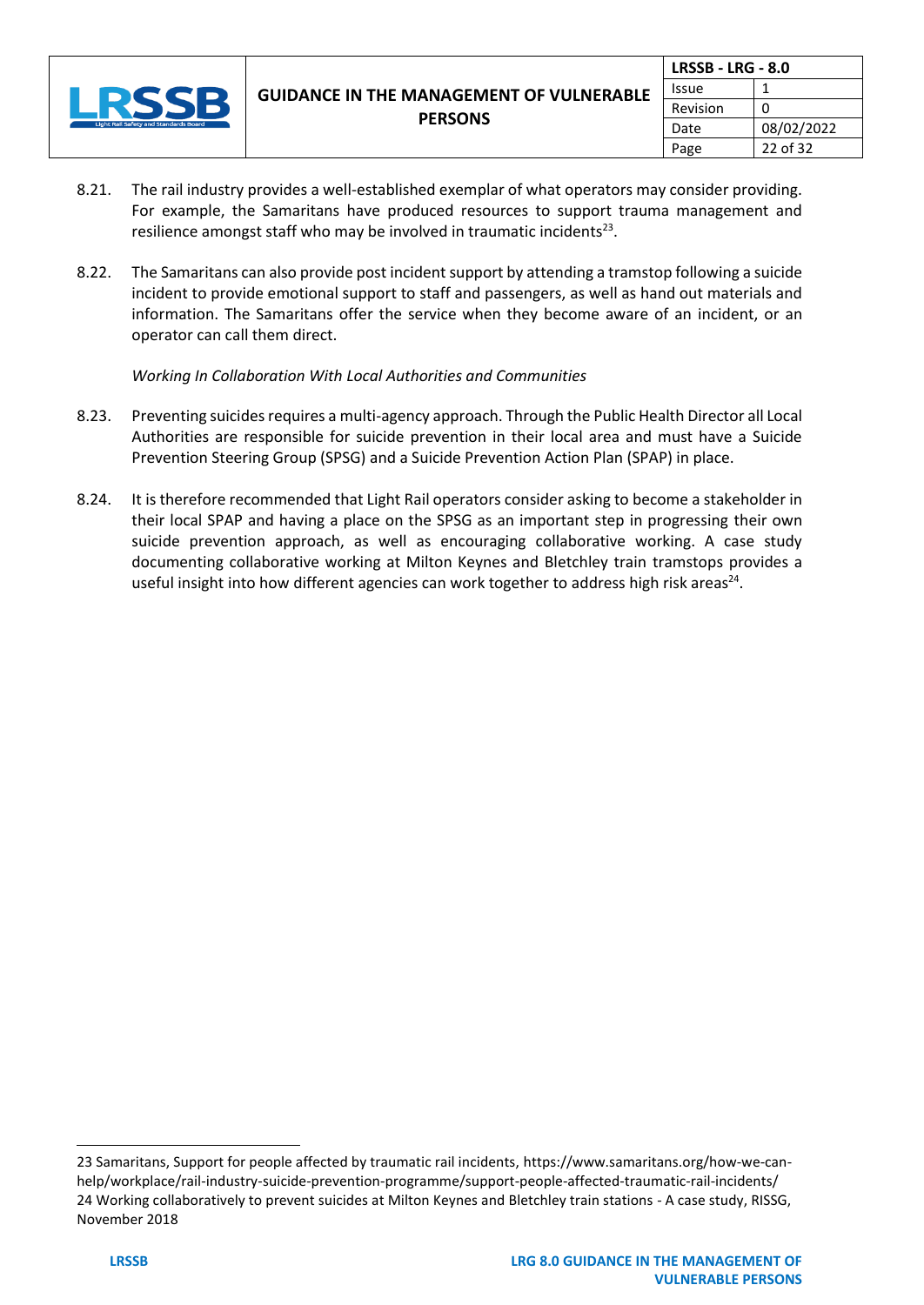

| <b>LRSSB - LRG - 8.0</b> |            |
|--------------------------|------------|
| Issue                    |            |
| Revision                 | n          |
| Date                     | 08/02/2022 |
| Page                     | 23 of 32   |

# **9. Multi-Agency Working**

- 9.1. Multi-agency working is critical to the early and effective identification of risk to vulnerable person(s), and to preventing those risks from escalating. This guidance document has already underlined the importance of effective multi-agency working in terms of a joined-up approach to suicide prevention. Much of the improvement and success in this area is down to strong partnership working.
- 9.2. Ideally key relationships will bring about improved information sharing, effective joint decision making and coordinated action<sup>25</sup>.

### Key Partner Agencies and Organisations

9.3. There are several key agencies for Light Rail operators to consider working alongside in terms of managing vulnerable person(s) on the Light Rail network, including:

*British Transport Police (BTP)*

- 9.4. In addition to providing a service to the main railway network, the BTP are also responsible for policing Docklands Light Railway, West Midlands Metro, Croydon Tramlink and the Sunderland Metro.
- 9.5. BTP's specialist policing approach is based on keeping passengers and staff safe and minimising disruption and they are on the frontline when it comes to preventing and responding to suicide. It is recommended that Light Rail operators contact the local representative for their part of the Light Rail network.

#### *Samaritans*

- 9.6. The Samaritans are the main organisation working with the railway industry to improve practice in relation to suicide education and training, prevention and "postvention" (dealing with the aftermath of incidents).
- 9.7. It is recommended that Light Rail operators consider contacting their local branch<sup>26</sup> to discuss how they can work together more closely through awareness raising initiatives, information sharing and even referrals<sup>27</sup>.

#### *Local Authorities*

9.8. As outlined previously in this guidance, all Local Authorities are responsible for suicide prevention in their local area and must have a SPSG and a Suicide Prevention Action Plan (SPAP) in place. It is therefore recommended that Light Rail operators consider asking to become a stakeholder in their local SPAP and having a place on the SPSG as an important step in progressing their own suicide prevention approach, as well as encouraging multi-agency working.

<sup>25</sup> Home Office – Supporting vulnerable people who encounter the police - -

[https://assets.publishing.service.gov.uk/government/uploads/system/uploads/attachment\\_data/file/405397/6.379\\_Su](https://assets.publishing.service.gov.uk/government/uploads/system/uploads/attachment_data/file/405397/6.379_Supporting_guidance_web_doc_v3.pdf) [pporting\\_guidance\\_web\\_doc\\_v3.pdf](https://assets.publishing.service.gov.uk/government/uploads/system/uploads/attachment_data/file/405397/6.379_Supporting_guidance_web_doc_v3.pdf)

<sup>26</sup> Samaritans, Find a branch, <http://www.samaritans.org/branches>

<sup>27</sup> Preventing suicide on the rail network: a good practice guide, Part 2: Multi-agency working (May 2018)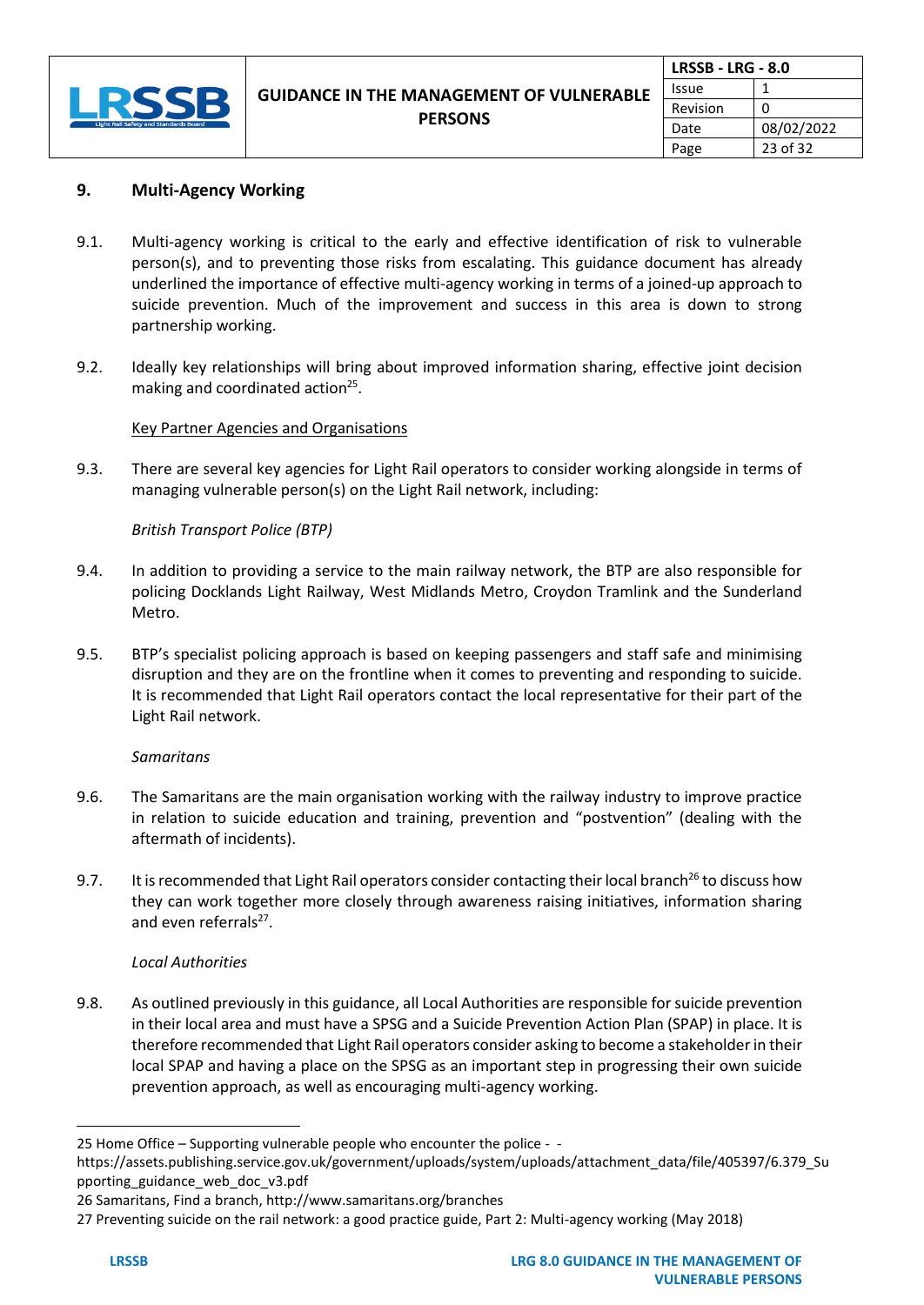

| <b>LRSSB - LRG - 8.0</b> |            |
|--------------------------|------------|
| Issue                    |            |
| Revision                 | n          |
| Date                     | 08/02/2022 |
| Page                     | 24 of 32   |

#### *Local NHS and Other Healthcare Providers*

9.9. Local healthcare providers are important to engage with and work alongside in terms of raising awareness and vulnerable person(s) referrals. These include primary care providers, mental health services, acute general hospitals, and more specialist groups such as substance misuse services. It is therefore recommended that Light Rail operators consider contacting local branches to encourage information sharing and collaboration.

#### *Other Local Agencies and Organisations*

9.10. Light Rail operators should also consider opportunities to work with other local health and social care groups who engage with those struggling to cope in the wider community (for example, local mental health services and support groups, housing support groups, drug / alcohol support groups, schools, colleges and universities) and organisations who have a particular interest in the railway or the wider transportation network (for example, Rail Pastors, 'Friends of' Groups, commuter groups).

#### A formalised Approach To Multi-Agency Working

- 9.11. Light Rail operators may also want to consider formalising their multi-agency working and information sharing arrangement. A common model adopted is the Multi-Agency Safeguarding Hub (MASH), which aims to improve the safeguarding response for children and vulnerable adults through better information sharing and high quality, timely safeguarding responses<sup>28</sup>.
- 9.12. The Milton Keynes and Bletchley train stations case study also provides useful insights into how different agencies can work together to support vulnerable person(s) at key high risk locations<sup>29</sup>.
- 9.13. It is important to note that whilst multi-agency working is critical in protecting children and vulnerable person(s), all agencies should continue to retain their individual duties to identify, protect and support a child or vulnerable person(s).

<sup>28</sup> Home Office, Multi Agency Working and Information Sharing Project, Final Report, July 2014 -

[https://assets.publishing.service.gov.uk/government/uploads/system/uploads/attachment\\_data/file/338875/MASH.pdf](https://assets.publishing.service.gov.uk/government/uploads/system/uploads/attachment_data/file/338875/MASH.pdf) 29 Working collaboratively to prevent suicides at Milton Keynes and Bletchley train stations - A case study, RISSG, November 2018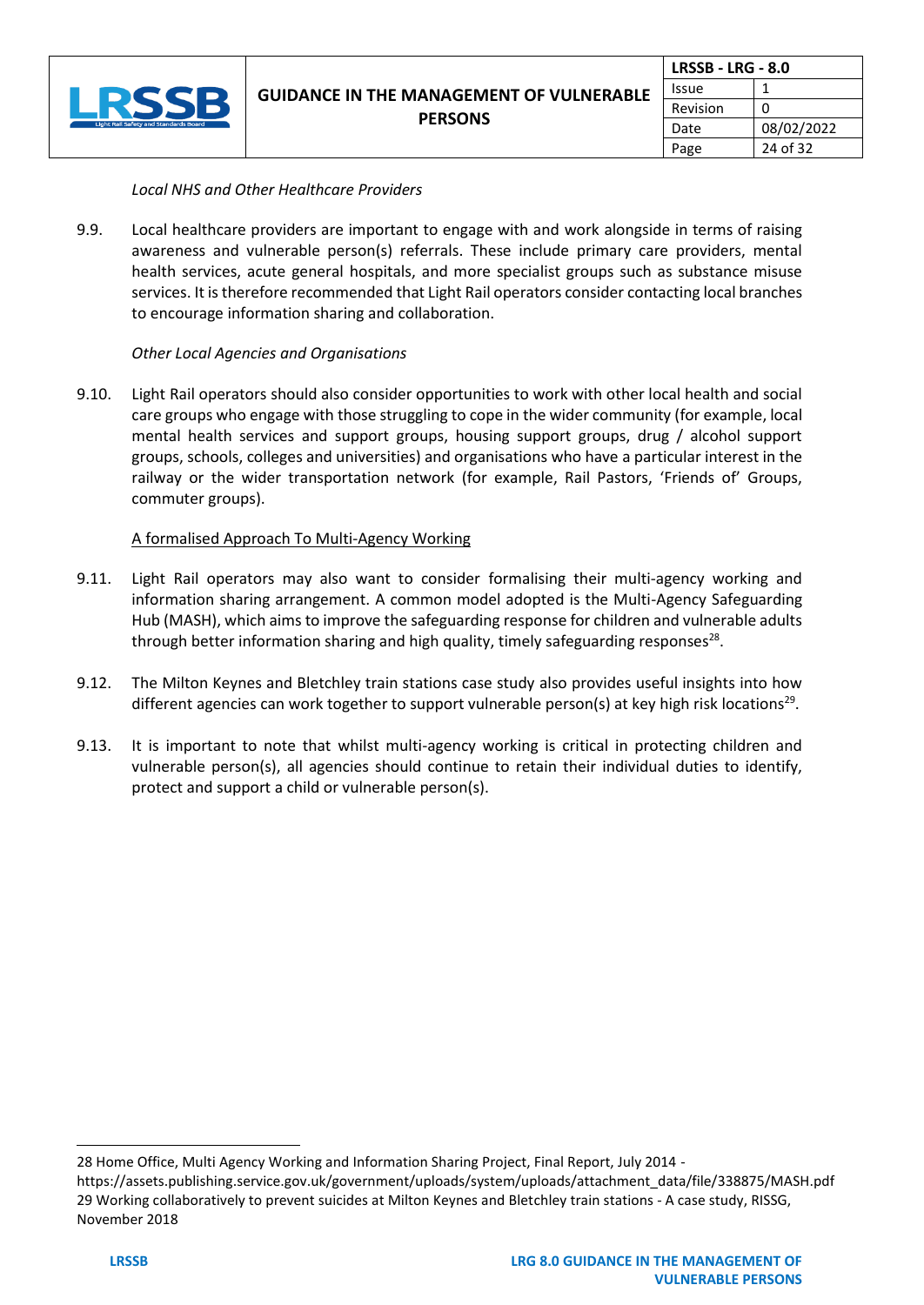

| <b>LRSSB - LRG - 8.0</b> |            |
|--------------------------|------------|
| Issue                    |            |
| Revision                 | ŋ          |
| Date                     | 08/02/2022 |
| Page                     | 25 of 32   |

# **10. Information Sharing**

- 10.1. Effective sharing of information about vulnerable person(s) between agencies and professionals, whilst respecting necessary confidentiality, is key to improving the experiences of vulnerable person(s) who find themselves in difficulty or even crisis on the Light Rail network.
- 10.2. Much of the guidance provided in this document outlines the importance of working collaboratively with other agencies to share information. Here we therefore provide some key guiding principles for Light Rail operators to use when considering sharing information about vulnerable person(s).

#### Legislative Framework

- 10.3. A range of legal and ethical considerations apply, but perhaps the most prolific legislation about information sharing is the General Data Protection Regulation (GDPR) published in May 2018<sup>30</sup>. Like previous data protection laws regarding safeguarding, information about vulnerable individuals can still be collected, processed, shared and stored without consent if the data is deemed to be in the public interest.
- 10.4. Other legislative documents of relevance include:
	- The Information Commissioners Data Sharing Code of Practice (May 2011)<sup>31</sup>;
	- Freedom of Information Act (2000)<sup>32</sup>; and
	- The Human Rights Act  $(1998)^{33}$ .

#### Guiding Principles

10.5. In April 2016 the Association of Train Operating Companies (ATOC) (now part of the Rail Delivery Group) provided guidance on some key guiding principles to apply when considering the sharing of personal data and information with other agencies, such as the BTP. It recommends that any information that operators consider sharing must be accurate, necessary, and proportionate<sup>34</sup>.

#### *Accurate*

10.6. All information must be accurate and relevant to the purpose for which it is being shared with proper reference made to the nature of the source and the intelligence itself.

#### *Necessary*

10.7. The necessity to share information is to work in partnership to fulfil an ongoing responsibility to ensure public safety and protect vulnerable person(s) using the Light Rail network.

<sup>30</sup> General Data Protection Regulation (GDPR),<https://gdpr-info.eu/>

<sup>31</sup> [data\\_sharing\\_code\\_of\\_practice.pdf \(ico.org.uk\)](https://ico.org.uk/media/for-organisations/documents/1068/data_sharing_code_of_practice.pdf)

<sup>32</sup> [Freedom of Information Act 2000](https://www.legislation.gov.uk/ukpga/2000/36/contents) (legislation.gov.uk)

<sup>33</sup> [Human Rights Act 1998 \(legislation.gov.uk\)](https://www.legislation.gov.uk/ukpga/1998/42/contents)

<sup>34</sup> ATOC Guidance Note – Information Sharing Protocol with the BTP, April 2016,

<https://www.raildeliverygroup.com/about-us/publications/acop/258-informationsharingprotocolwiththebtp/file.html>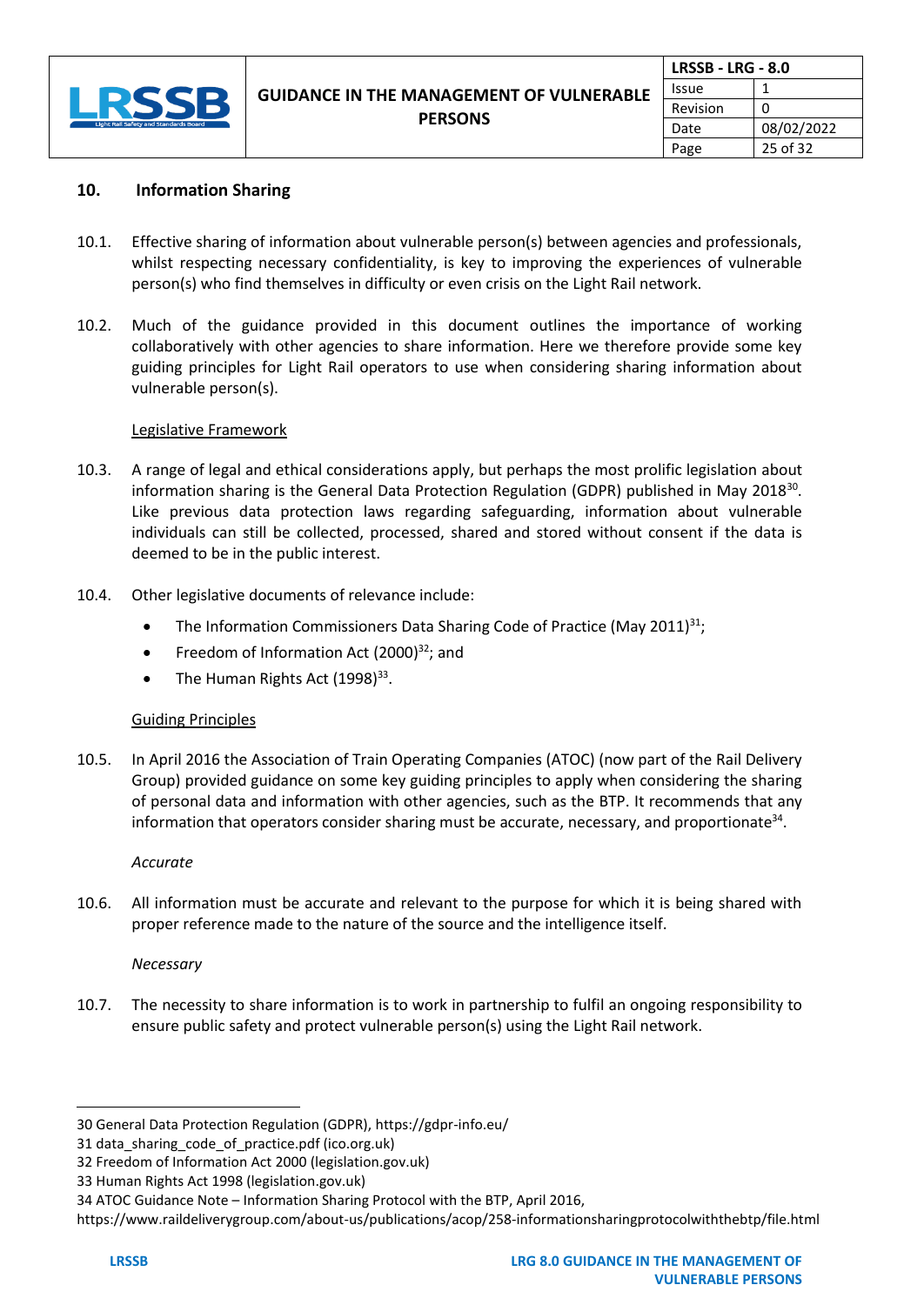

| <b>LRSSB - LRG - 8.0</b> |            |
|--------------------------|------------|
| Issue                    |            |
| Revision                 | 0          |
| Date                     | 08/02/2022 |
| Page                     | 26 of 32   |

#### *Proportionate*

- 10.8. In considering whether to share personal information all partners have a duty to ensure that a fair balance is achieved between the protection of an individual's rights and the general interests of society. In judging whether it is appropriate to share such information all partners will examine whether the identified purpose infringes upon the subject's right to privacy, the appropriate measures to meet the purpose are both fair and rational and that the means used are no more than is necessary to accomplish the purpose.
- 10.9. It is therefore recommended that Light Rail operators consider applying these same guiding principles when considering sharing information as part of their duties to safeguard vulnerable person(s) on their part of the network.

#### Data Sharing Mechanisms

10.10. Once the decision is made to share information, this may either be verbally at the scene of an unfolding incident or via electronic means following an event. Where information is shared electronically it should always be through a secure electronic messaging system and then stored securely using up to date standards of encryption<sup>35</sup>.

<sup>35</sup> Information Commissioners Office (ICO), Encryption - [https://ico.org.uk/for-organisations/guide-to-data](https://ico.org.uk/for-organisations/guide-to-data-protection/guide-to-the-general-data-protection-regulation-gdpr/security/encryption/)[protection/guide-to-the-general-data-protection-regulation-gdpr/security/encryption/](https://ico.org.uk/for-organisations/guide-to-data-protection/guide-to-the-general-data-protection-regulation-gdpr/security/encryption/)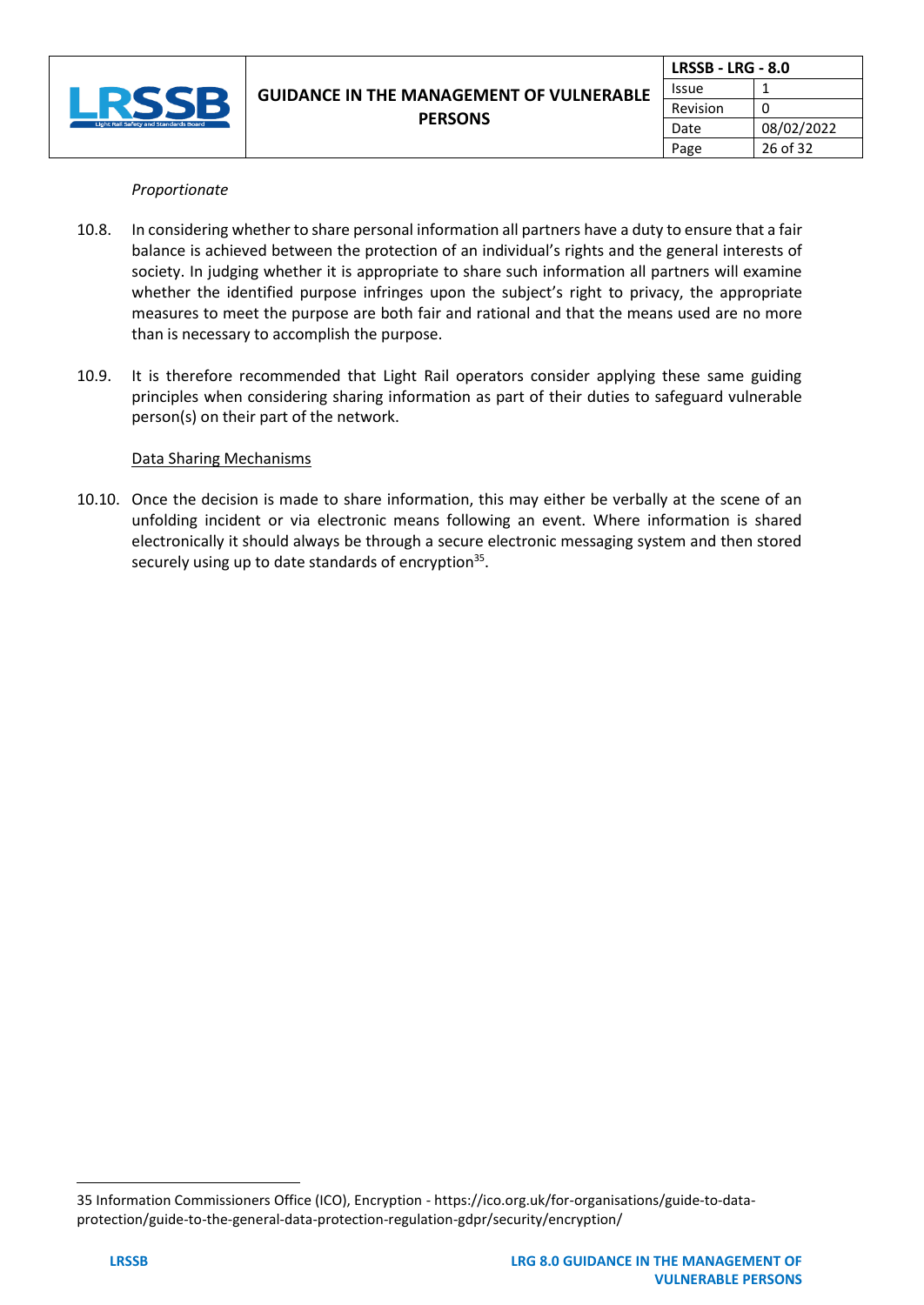

| <b>LRSSB - LRG - 8.0</b> |            |
|--------------------------|------------|
| Issue                    |            |
| Revision                 | n          |
| Date                     | 08/02/2022 |
| Page                     | 27 of 32   |

# **11. Incidents Involving Vulnerable Persons**

11.1. The collection of data about incidents that occur on the Light Rail network provide huge learning potential for the whole industry. It is therefore a critical process and one that could provide a useful insight into incidents involving vulnerable person(s), should the incidents be recorded appropriately, and data used effectively.

## Current Incident Reporting Requirements

- 11.2. Current safety RIDDOR (Reporting of Injuries, Diseases and Dangerous Occurrences Regulations) reporting regulations<sup>36</sup> require Light Rail operators to immediately notify the Office of Rail and Road (ORR) about all reportable injuries, fatalities, and dangerous occurrences by the quickest practical means<sup>37</sup>. Non-serious incidents must also be reported but with less time urgency.
- 11.3. Reporting under RIDDOR allows for the incident notifier to advise that the incident involved a vulnerable person(s), however, this would be down to the notifiers discretion and therefore not all data about incidents involving vulnerable person(s) would necessarily be captured.

### Tram Accident and Incident Reporting (TAIR) Database<sup>38</sup>

- 11.4. In parallel with current reporting requirements, LRSSB are pioneering with an online reporting system TAIR that is aimed at enhancing tram safety. Most UK Light Rail networks now utilise this platform as their primary incident reporting database, meaning the industry's use of RIDDOR reporting is under consideration.
- 11.5. One of the aims of the TAIR is to standardise the way incidents are categorised and reported, helping to populate a comprehensive and robust model of potential hazards and risks that operators can use to help improve their own safety processes.

# Operator's In-House Reporting and Investigation Procedures

- 11.6. In addition to the statutory reporting requirements outlined above, it is recommended that Light Rail operators consider keeping their own record of incidents involving vulnerable person(s).
- 11.7. In keeping with the definition of vulnerability set out in this guidance, this may include individuals that were already vulnerable prior to the incident occurring (for example, physical or mental disability, elderly or very young, etc.), as well as those that became vulnerable because of the incident that occurred (for example, overwhelming anxiety, panic attack, etc.).
- 11.8. It is also recommended that the involvement of vulnerable person(s) is taken into consideration during any follow-up investigations, to understand both the nature of their vulnerability, their involvement in the incident and how the situation was concluded, alongside any lessons learnt (for example what worked well, what could have worked better, what could be done in the immediate term and what might be done differently in the future).

<sup>36</sup> Reporting of Injuries, Diseases and Dangerous Occurrences Regulations (2013)

<https://www.legislation.gov.uk/uksi/2013/1471/contents/made>

<sup>37</sup> ORR, Reporting RIDDOR Incidents, [https://www.orr.gov.uk/guidance-compliance/rail/health-safety/reporting-riddor](https://www.orr.gov.uk/guidance-compliance/rail/health-safety/reporting-riddor-incidents)[incidents](https://www.orr.gov.uk/guidance-compliance/rail/health-safety/reporting-riddor-incidents)

<sup>38</sup> About LRSSB,<https://lrssb.org/about/>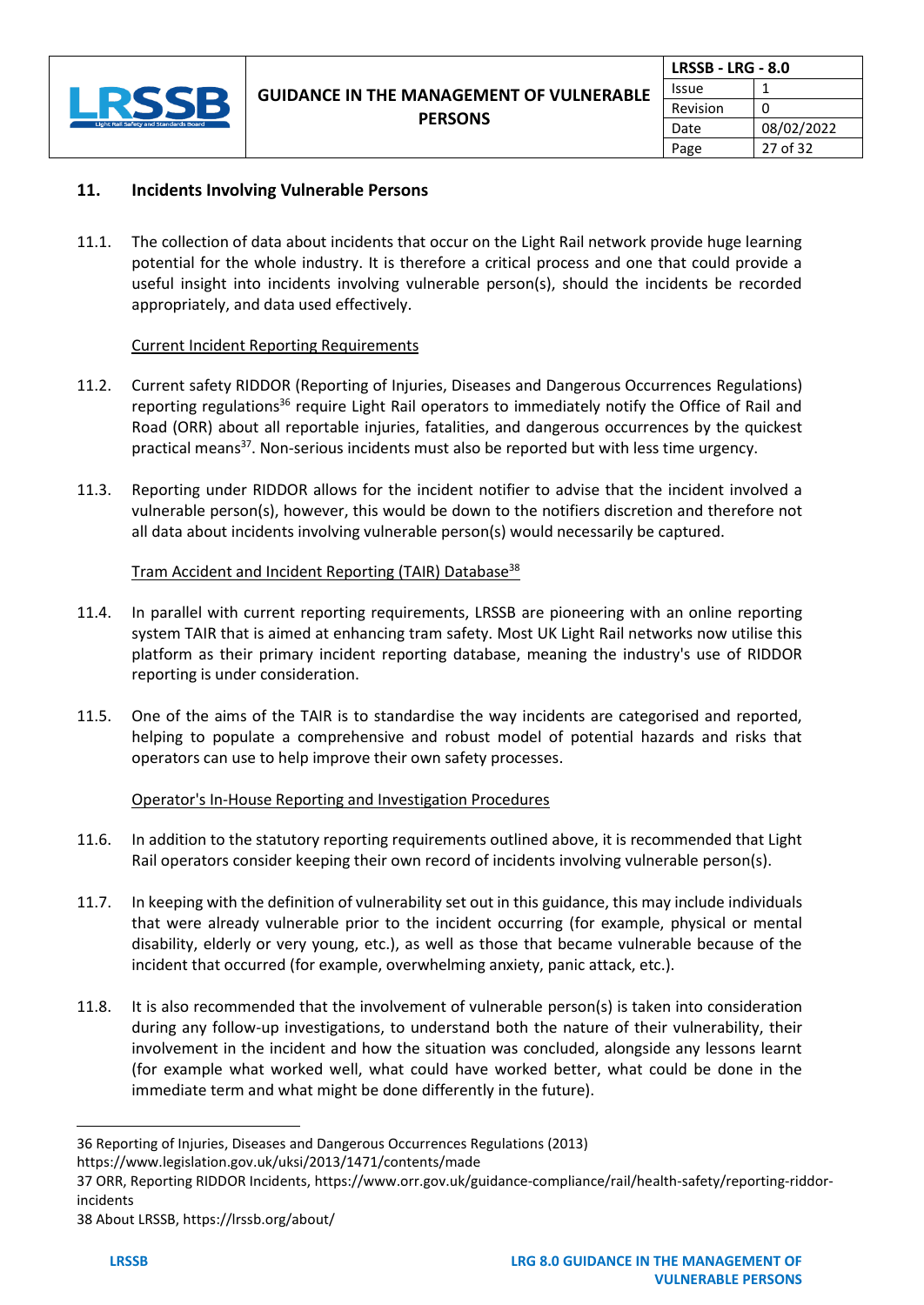

| <b>LRSSB - LRG - 8.0</b> |            |
|--------------------------|------------|
| Issue                    |            |
| Revision                 | n          |
| Date                     | 08/02/2022 |
| Page                     | 28 of 32   |

#### Sharing Lessons Learnt

- 11.9. It is recommended that any lessons learnt from the incident involving vulnerable person(s) are shared, confidentially, both within the company as well as with the wider Light Rail industry via working groups.
- 11.10. In terms of sharing within the company, it is suggested that sharing lessons learnt via the company VPWG (see Section 3 of this guidance) would allow them to disseminate the lessons to the wider company and also incorporate any developments in thinking into company vulnerable person(s) policies and procedures.
- 11.11. In terms of sharing outside the company, using existing links with external groups, such as a SPSG (should the incident be relevant to suicide prevention), will provide an existing formalised channel for efficient and secure communications.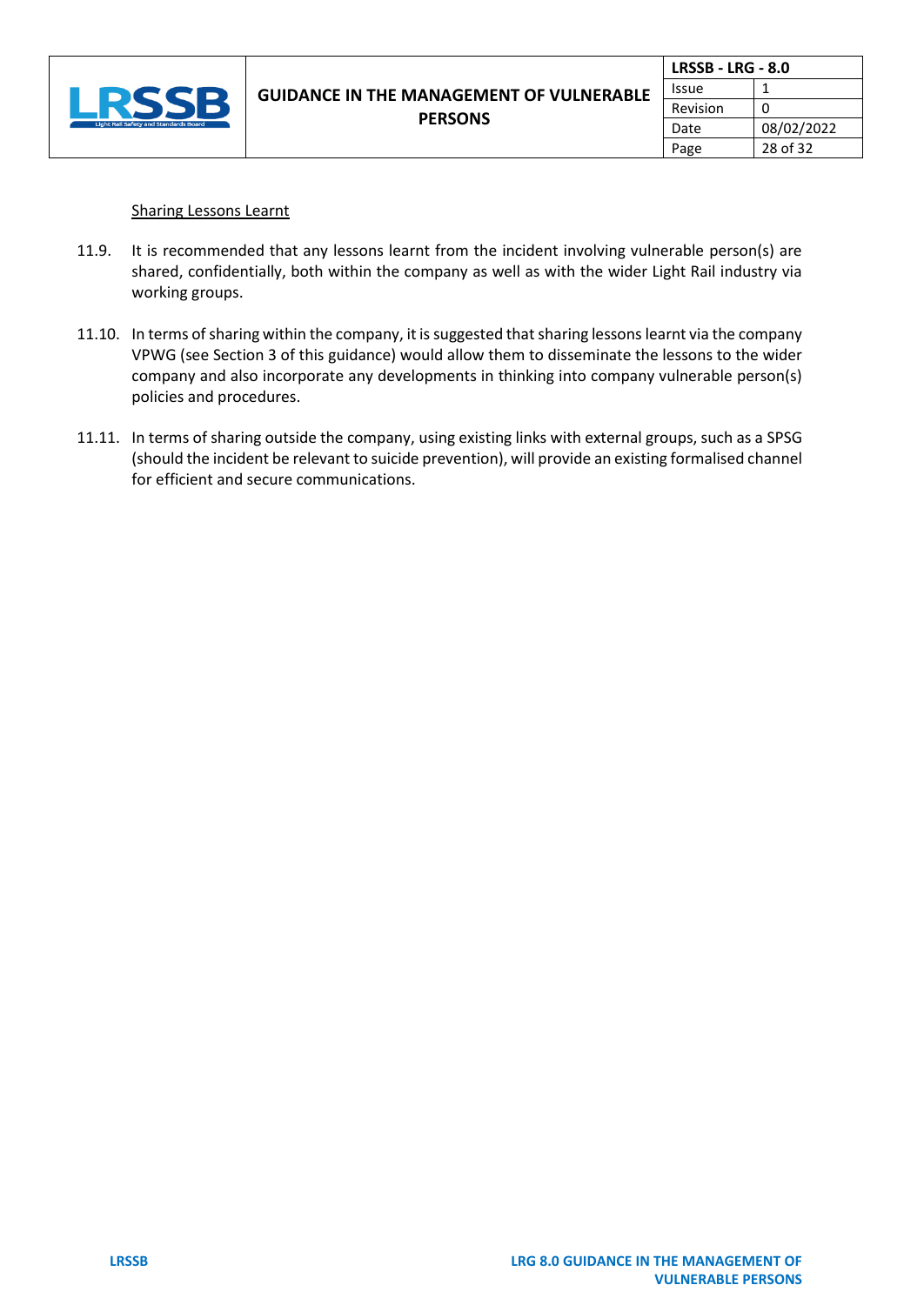

# **12. Collaborative Working Among Light Rail Operators**

- 12.1. This Guidance is primarily focused on how individual Light Rail operators manage the safety of vulnerable persons on their part of the Light Rail network. Individual operators will be most familiar with their network, transportation, and tramstops and therefore it makes sense they develop their own policies, procedures and interventions to support the potential vulnerabilities that may emerge whilst people are in transit.
- 12.2. However, despite the benefits of having local insight and knowledge, there is a lot that can be learnt from other Light Rail operators in different parts of the country. Working together will allow individual operators to benefit from the insights and experiences of other operators facing similar challenges.

#### Sharing Initiatives

12.3. Having created a formal mechanism for sharing initiatives, operators may want to consider the different initiatives they would like to share.

#### *Local Level Initiatives*

12.4. There may be local level initiatives that can be usefully shared. For example, one tram operator created an initiative where vulnerable people could apply for a badge asking people to offer them a seat<sup>39</sup>. This may also be something that other operators could implement at a local level should they face similar challenges.

#### *Industry Wide Initiatives*

12.5. Active collaboration will also encourage and support the implementation of industry wide initiatives. For example, this guidance has outlined the importance of an industry wide approach to suicide prevention.

<sup>39</sup> Edinburgh Trams, Help for priority customers,<https://edinburghtrams.com/news/help-priority-customers>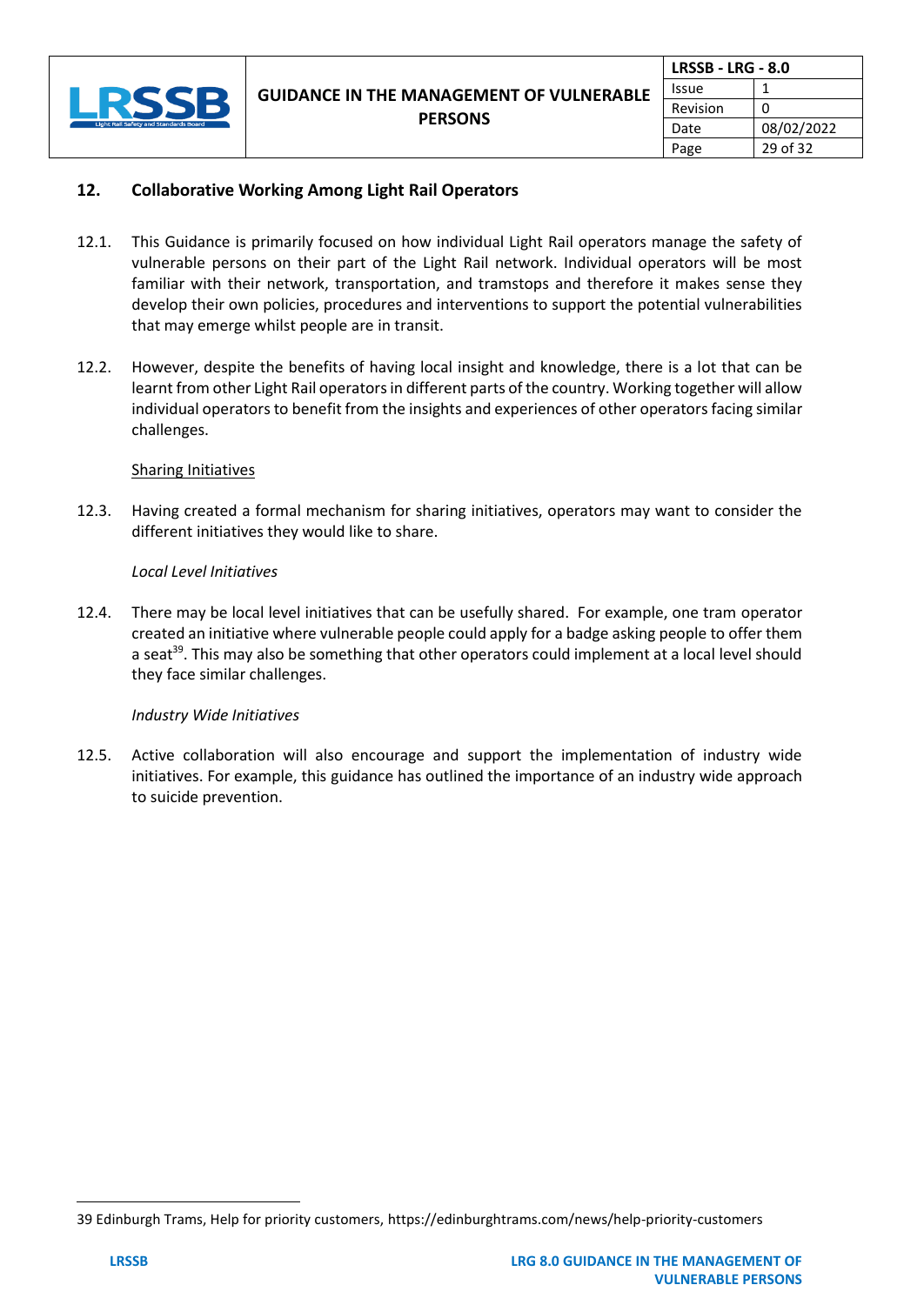

| <b>LRSSB - LRG - 8.0</b> |            |
|--------------------------|------------|
| Issue                    |            |
| Revision                 | 0          |
| Date                     | 08/02/2022 |
| Page                     | 30 of 32   |

# **Appendix 1: Source / Related Documents**

Safeguarding adults, Patient,<https://patient.info/doctor/safeguarding-adults-pro>

European Standard (BS ISO 22395:2018, 30 Sep 2018) - "Security and resilience. Community resilience. Guidelines for supporting vulnerable persons in an emergency" -

[https://shop.bsigroup.com/products/security-and-resilience-community-resilience-guidelines-for](https://shop.bsigroup.com/products/security-and-resilience-community-resilience-guidelines-for-supporting-vulnerable-persons-in-an-emergency)[supporting-vulnerable-persons-in-an-emergency](https://shop.bsigroup.com/products/security-and-resilience-community-resilience-guidelines-for-supporting-vulnerable-persons-in-an-emergency)

What is safeguarding? OSCR, May 201[8 https://www.oscr.org.uk/guidance-and-forms/safeguarding](https://www.oscr.org.uk/guidance-and-forms/safeguarding-guidance-keeping-vulnerable-beneficiaries-safe/what-is-safeguarding/)[guidance-keeping-vulnerable-beneficiaries-safe/what-is-safeguarding/](https://www.oscr.org.uk/guidance-and-forms/safeguarding-guidance-keeping-vulnerable-beneficiaries-safe/what-is-safeguarding/)

Safeguarding Adults at Risk Definitions, Ann Craft Trust,

<https://www.anncrafttrust.org/resources/safeguarding-adults-at-risk-definitions/>

ATOC Guidance Note: Responding to Vulnerable Persons, November 2015 [https://www.raildeliverygroup.com/about-us/publications/acop/290-](https://www.raildeliverygroup.com/about-us/publications/acop/290-respondingtovulnerablepersons/file.html)

[respondingtovulnerablepersons/file.html](https://www.raildeliverygroup.com/about-us/publications/acop/290-respondingtovulnerablepersons/file.html)

British Transport Police Secure Stations Scheme: Guidance Notes [https://assets.publishing.service.gov.uk/government/uploads/system/uploads/attachment\\_data/file/674732](https://assets.publishing.service.gov.uk/government/uploads/system/uploads/attachment_data/file/674732/secure-stations-guidance.pdf) [/secure-stations-guidance.pdf](https://assets.publishing.service.gov.uk/government/uploads/system/uploads/attachment_data/file/674732/secure-stations-guidance.pdf)

Office of Rail and Road (ORR) – Our role in relation to station and train crowding -

[https://www.orr.gov.uk/guidance-compliance/rail/health-safety/passenger-safety/our-role-relation-station](https://www.orr.gov.uk/guidance-compliance/rail/health-safety/passenger-safety/our-role-relation-station-and-train-crowding)[and-train-crowding](https://www.orr.gov.uk/guidance-compliance/rail/health-safety/passenger-safety/our-role-relation-station-and-train-crowding)

RSSB, Managing Disruption - [https://www.rssb.co.uk/en/what-we-do/key-industry](https://www.rssb.co.uk/en/what-we-do/key-industry-topics/performance/managing-disruption)[topics/performance/managing-disruption](https://www.rssb.co.uk/en/what-we-do/key-industry-topics/performance/managing-disruption)

RSSB, Crowd Management - Good Practice Guidance, 2020 -

[https://www.rssb.co.uk/en/what-we-do/key-industry-topics/platform-train-interface/passenger](https://www.rssb.co.uk/en/what-we-do/key-industry-topics/platform-train-interface/passenger-behaviour/crowd-management-good-practice--guidance)[behaviour/crowd-management-good-practice--guidance](https://www.rssb.co.uk/en/what-we-do/key-industry-topics/platform-train-interface/passenger-behaviour/crowd-management-good-practice--guidance)

Rail Delivery Group, Guidance Note – Emergency Planning - Knowledge, Understanding and Responsibilities, November 2017 - [https://www.raildeliverygroup.com/about-us/publications/acop/246-emergencyplanning](https://www.raildeliverygroup.com/about-us/publications/acop/246-emergencyplanning-knowledgeunderstandingandresponsibilities/file.html)[knowledgeunderstandingandresponsibilities/file.html](https://www.raildeliverygroup.com/about-us/publications/acop/246-emergencyplanning-knowledgeunderstandingandresponsibilities/file.html)

Suicide Prevention: Policy and Strategy, Briefing Paper. House of Commons Library, Number 08221, 21 April 2021,<https://researchbriefings.files.parliament.uk/documents/CBP-8221/CBP-8221.pdf>

Preventing suicide in England: Third progress report of the cross-government outcomes strategy to save lives, HM Government, January 2017,

[https://assets.publishing.service.gov.uk/government/uploads/system/uploads/attachment\\_data/file/582117](https://assets.publishing.service.gov.uk/government/uploads/system/uploads/attachment_data/file/582117/Suicide_report_2016_A.pdf) [/Suicide\\_report\\_2016\\_A.pdf](https://assets.publishing.service.gov.uk/government/uploads/system/uploads/attachment_data/file/582117/Suicide_report_2016_A.pdf)

Network Rail, Suicide Prevention on the Railway, [https://www.networkrail.co.uk/communities/safety-in-the](https://www.networkrail.co.uk/communities/safety-in-the-community/suicide-prevention-on-the-railway/)[community/suicide-prevention-on-the-railway/](https://www.networkrail.co.uk/communities/safety-in-the-community/suicide-prevention-on-the-railway/)

Rail Industry Suicide Stakeholder Group (RISSG), Measures employed by the rail industry to prevent suicides on the network, June 2020

National Suicide Prevention Programme, Fatality memorials / tributes on the network, RISSG, 2016

Samaritans, Small Talk Saves Lives campaign, [https://www.samaritans.org/support-us/campaign/small-talk](https://www.samaritans.org/support-us/campaign/small-talk-saves-lives/)[saves-lives/](https://www.samaritans.org/support-us/campaign/small-talk-saves-lives/)

Samaritans, Real People Real Stories campaign [https://www.samaritans.org/support-us/campaign/real](https://www.samaritans.org/support-us/campaign/real-people-real-stories/)[people-real-stories/](https://www.samaritans.org/support-us/campaign/real-people-real-stories/)

Samaritans, Support for people affected by traumatic rail incidents[, https://www.samaritans.org/how-we](https://www.samaritans.org/how-we-can-help/workplace/rail-industry-suicide-prevention-programme/support-people-affected-traumatic-rail-incidents/)[can-help/workplace/rail-industry-suicide-prevention-programme/support-people-affected-traumatic-rail](https://www.samaritans.org/how-we-can-help/workplace/rail-industry-suicide-prevention-programme/support-people-affected-traumatic-rail-incidents/)[incidents/](https://www.samaritans.org/how-we-can-help/workplace/rail-industry-suicide-prevention-programme/support-people-affected-traumatic-rail-incidents/)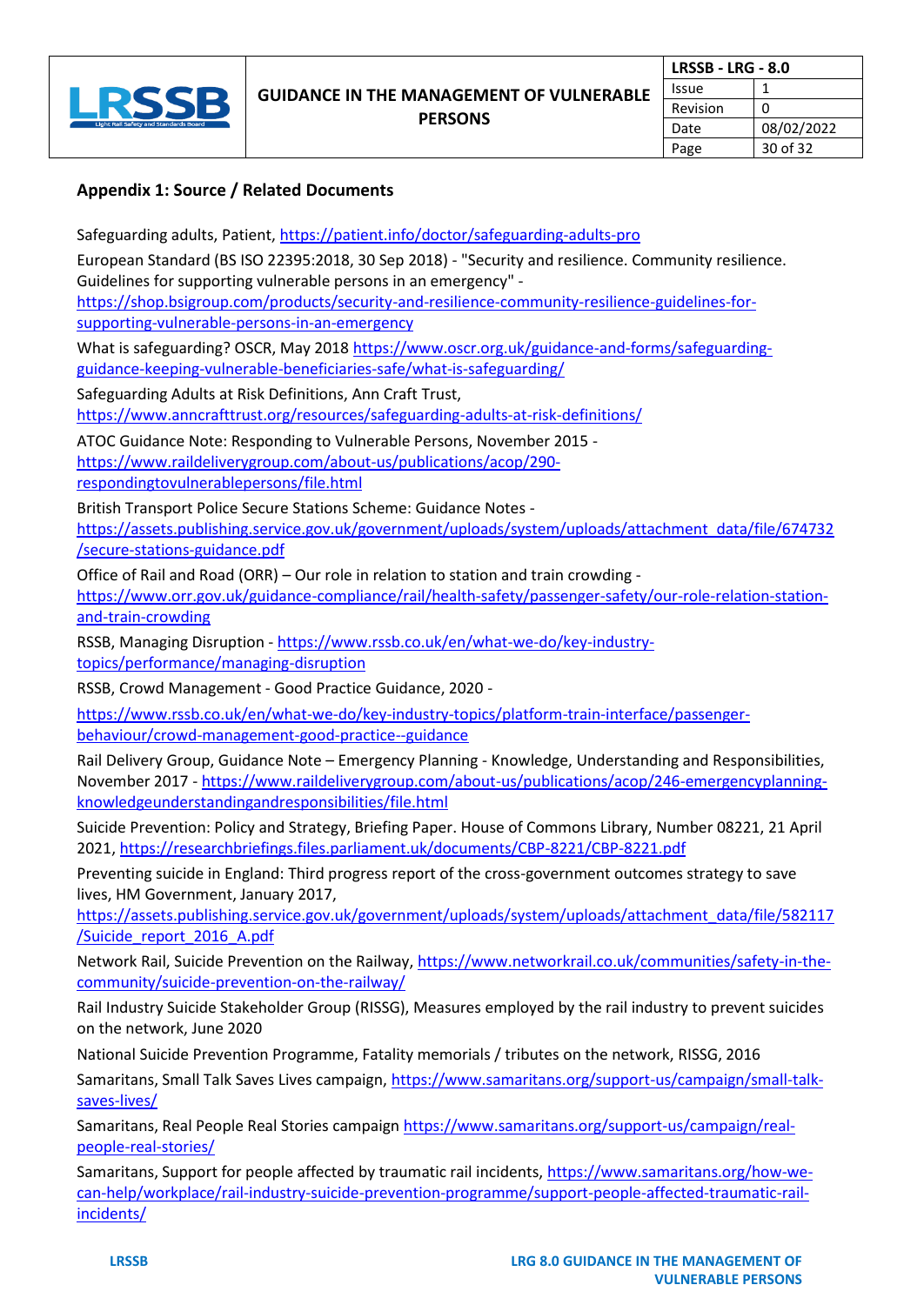

Working collaboratively to prevent suicides at Milton Keynes and Bletchley train stations - A case study, RISSG, November 2018

Home Office – Supporting vulnerable people who encounter the police - -

[https://assets.publishing.service.gov.uk/government/uploads/system/uploads/attachment\\_data/file/405397](https://assets.publishing.service.gov.uk/government/uploads/system/uploads/attachment_data/file/405397/6.379_Supporting_guidance_web_doc_v3.pdf) [/6.379\\_Supporting\\_guidance\\_web\\_doc\\_v3.pdf](https://assets.publishing.service.gov.uk/government/uploads/system/uploads/attachment_data/file/405397/6.379_Supporting_guidance_web_doc_v3.pdf)

Samaritans, Find a branch,<http://www.samaritans.org/branches>

Preventing suicide on the rail network: a good practice guide, Part 2: Multi-agency working (May 2018)

Home Office, Multi Agency Working and Information Sharing Project, Final Report, July 2014 [https://assets.publishing.service.gov.uk/government/uploads/system/uploads/attachment\\_data/file/338875](https://assets.publishing.service.gov.uk/government/uploads/system/uploads/attachment_data/file/338875/MASH.pdf) [/MASH.pdf](https://assets.publishing.service.gov.uk/government/uploads/system/uploads/attachment_data/file/338875/MASH.pdf)

Working collaboratively to prevent suicides at Milton Keynes and Bletchley train stations - A case study, RISSG, November 2018

General Data Protection Regulation (GDPR),<https://gdpr-info.eu/>

ATOC Guidance Note – Information Sharing Protocol with the BTP, April 2016,

[https://www.raildeliverygroup.com/about-us/publications/acop/258-](https://www.raildeliverygroup.com/about-us/publications/acop/258-informationsharingprotocolwiththebtp/file.html)

[informationsharingprotocolwiththebtp/file.html](https://www.raildeliverygroup.com/about-us/publications/acop/258-informationsharingprotocolwiththebtp/file.html)

Information Commissioners Office (ICO), Encryption - [https://ico.org.uk/for-organisations/guide-to-data](https://ico.org.uk/for-organisations/guide-to-data-protection/guide-to-the-general-data-protection-regulation-gdpr/security/encryption/)[protection/guide-to-the-general-data-protection-regulation-gdpr/security/encryption/](https://ico.org.uk/for-organisations/guide-to-data-protection/guide-to-the-general-data-protection-regulation-gdpr/security/encryption/)

Reporting of Injuries, Diseases and Dangerous Occurrences Regulations (2013) <https://www.legislation.gov.uk/uksi/2013/1471/contents/made>

ORR, Reporting RIDDOR Incidents[, https://www.orr.gov.uk/guidance-compliance/rail/health](https://www.orr.gov.uk/guidance-compliance/rail/health-safety/reporting-riddor-incidents)[safety/reporting-riddor-incidents](https://www.orr.gov.uk/guidance-compliance/rail/health-safety/reporting-riddor-incidents)

About LRSSB,<https://lrssb.org/about/>

Centre for Transport Studies, Building Confidence – Improving travel for people with mental impairments, November 2017,

[https://assets.publishing.service.gov.uk/government/uploads/system/uploads/attachment\\_data/file/662737](https://assets.publishing.service.gov.uk/government/uploads/system/uploads/attachment_data/file/662737/report-on-mental-impairments_final.pdf) [/report-on-mental-impairments\\_final.pdf](https://assets.publishing.service.gov.uk/government/uploads/system/uploads/attachment_data/file/662737/report-on-mental-impairments_final.pdf)

Edinburgh Trams, Help for priority customers[, https://edinburghtrams.com/news/help-priority-customers](https://edinburghtrams.com/news/help-priority-customers)